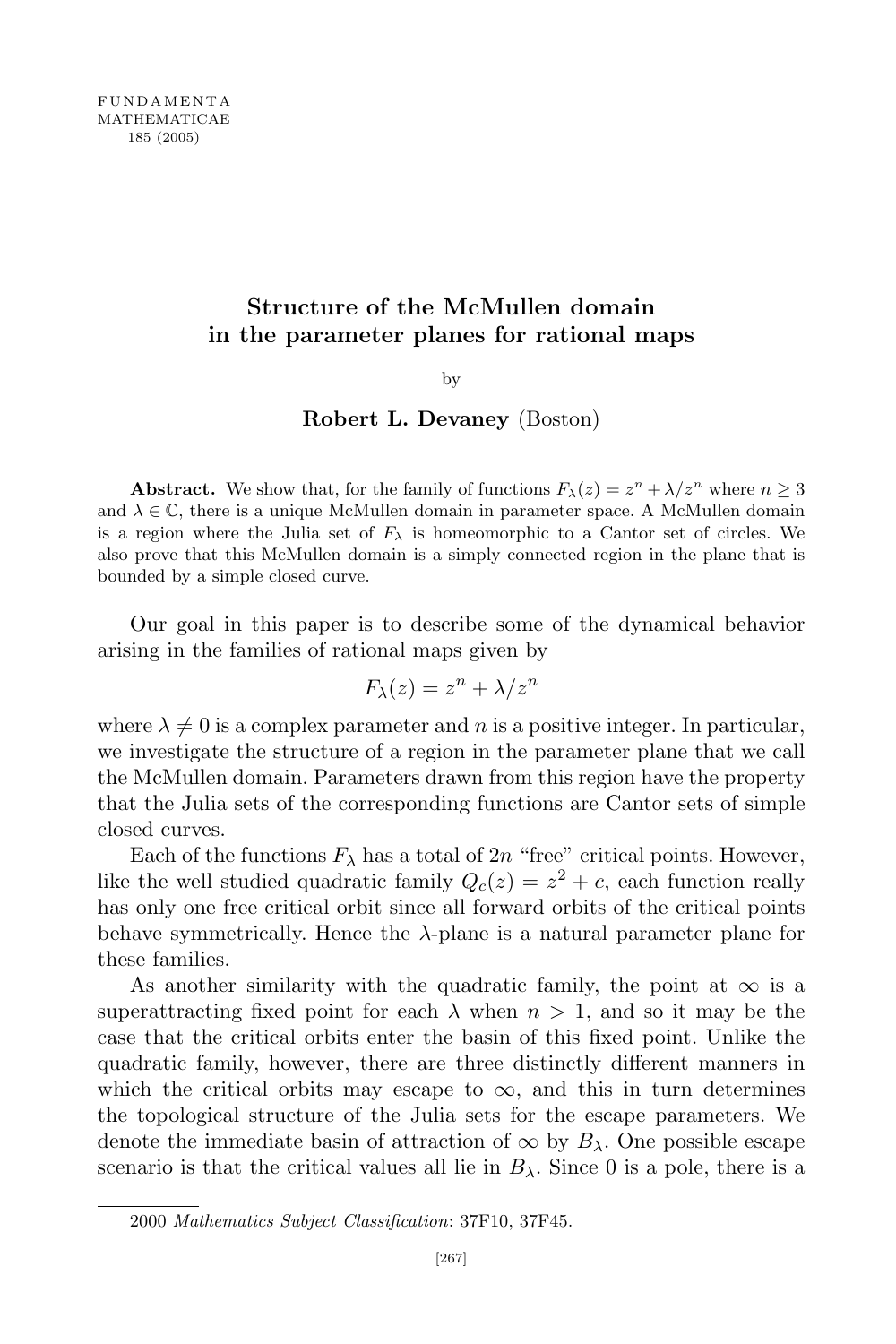neighborhood of 0 that is mapped into  $B_\lambda$ . Now either this neighborhood is itself contained in  $B_\lambda$ , or else 0 lies in a disjoint preimage of  $B_\lambda$ , in which case we denote this preimage by  $T_{\lambda}$ . In the latter case, note that  $F_{\lambda}$  maps  $T_{\lambda}$  in *n*-to-one fashion onto  $B_{\lambda}$  while  $F_{\lambda}|B_{\lambda}$  is also *n*-to-one. Hence the only preimages of  $B_\lambda$  are  $B_\lambda$  itself and  $T_\lambda$ . So a second possible scenario occurs when the critical values lie in  $T_{\lambda}$  rather than  $B_{\lambda}$ . Finally, the third possibility arises when some higher iterate of the critical values lies in  $T_{\lambda}$ . The following theorem describes the Julia sets that result from these three different situations [7]:

THEOREM (The Escape Trichotomy). For the family of functions

$$
F_{\lambda}(z) = z^n + \lambda/z^n
$$

with  $n \geq 2$  and  $\lambda \in \mathbb{C}$ :

- (i) If the critical values lie in  $B_{\lambda}$ , then the Julia set is a Cantor set.
- (ii) If the critical values lie in  $T_{\lambda}$ , then the Julia set is a Cantor set of simple closed curves.
- (iii) If the critical values lie in any other preimage of  $T_{\lambda}$ , then the Julia set is a Sierpiński curve.

A *Sierpinski curve* is a planar set that is characterized by the following five properties: it is a compact, connected, locally connected and nowhere dense set whose complementary domains are bounded by simple closed curves that are pairwise disjoint. It is known from work of Whyburn [19] that any two Sierpinski curves are homeomorphic. In fact, they are homeomorphic to the well known Sierpinski carpet fractal. From the point of view of topology, a Sierpinski curve is a universal set in the sense that it contains a homeomorphic copy of any planar, compact, connected, one-dimensional set  $[15]$ . The first example of a Sierpinski curve Julia set was given by Milnor and Tan Lei [14]. See also Ushiki [18].

Case (ii) of the Escape Trichotomy was first observed by McMullen [11], who showed that this phenomenon occurs in each family provided that  $n \neq$ 1, 2 and  $|\lambda|$  is sufficiently small.

In Figures 1 and 2 we display a Julia set drawn from the family  $F_{\lambda}(z) =$  $z^3 + \lambda/z^3$  corresponding to each of the three cases in the Escape Trichotomy.

In Figure 3 we display the parameter plane for the family  $F_{\lambda}(z) = z^3 + z^4$  $\lambda/z^3$ . The black regions indicate parameter values for which the critical orbit does not escape to  $\infty$ . Again in analogy with the quadratic polynomial family, for these parameters the Julia set is a connected set. The colored regions in this picture represent  $\lambda$ -values for which the critical orbit tends to ∞. The exterior region corresponds to parameter values for which the Julia set is a Cantor set; we call this set the *Cantor set locus*. The small region in the center corresponds to parameter values for which the Julia set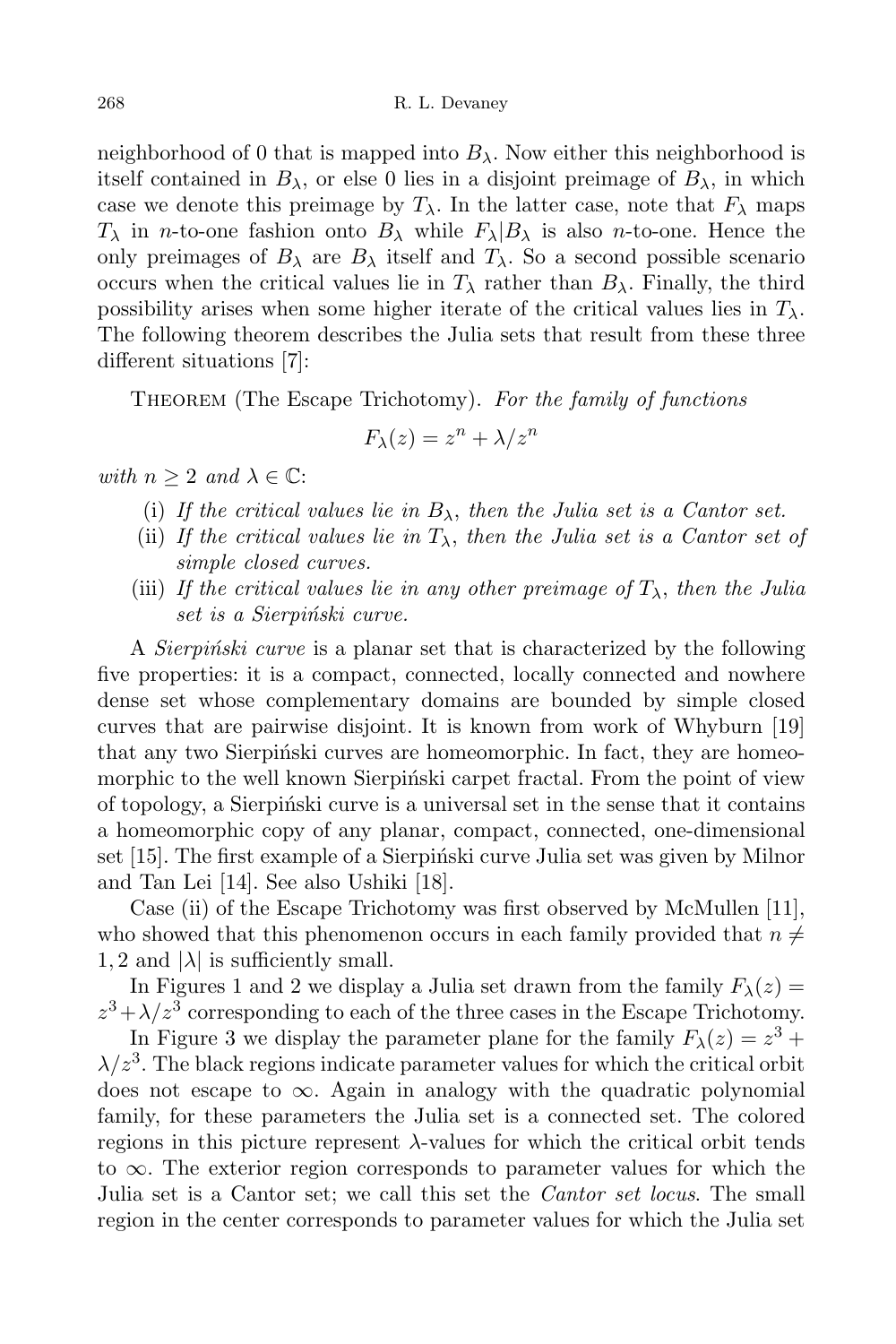

Fig. 1. Several Julia sets from the the family  $z^3 + \lambda/z^3$ . The Julia set in Figure (a) is a Cantor set; Figure (b) is a Cantor set of simple closed curves.



Fig. 2. Another Julia set from the family  $z^3 + \lambda/z^3$ ; this Julia set is a Sierpiński curve.

is a Cantor set of simple closed curves. We call this region the McMullen domain. The other colored regions correspond to parameters for which the Julia set is a Sierpinski curve. These are called *Sierpinski holes*.

It is known  $[1]$ ,  $[5]$  that there are infinitely many disjoint Sierpinski holes for each of these families for each  $n > 1$ . Roesch [17] has shown that each Sierpiński hole is homeomorphic to a disk when  $n = 2$ .

In Figure 4 we have displayed the parameter plane in the case  $n = 4$ . The McMullen domain is again the centrally located colored region in this plane, and all of the other such regions that are bounded are Sierpinski holes.

Note that, in the case  $n = 3$ , there appear to be two large copies of a Mandelbrot set that straddle the positive and negative real axes, and when  $n = 4$ , there are three symmetrically-located copies of Mandelbrot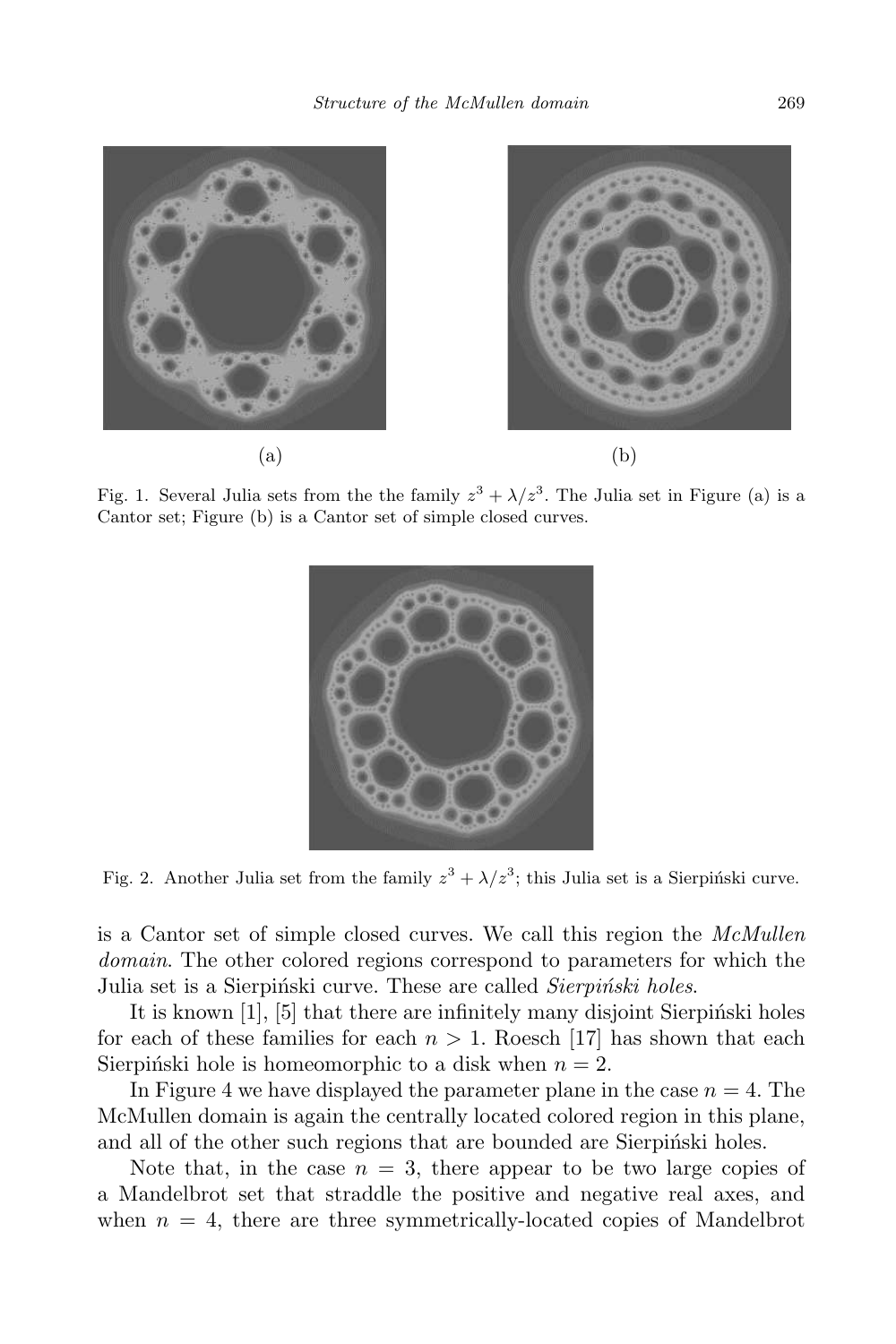

Fig. 3. The parameter plane for the family  $z^3 + \lambda/z^3$ .





Fig. 4. The parameter plane for the family  $z^4 + \lambda/z^4$  and a magnification around the McMullen domain.

sets. These are called the *principal Mandelbrot sets* for  $F_{\lambda}$ . By the Douady– Hubbard theory of polynomial-like maps, it is known that there are  $n-1$ such sets in the parameter plane for  $z^n + \lambda/z^n$  and that these sets are homeomorphic to the standard quadratic Mandelbrot set [3]. Moreover, for parameters drawn from these sets, there is an invariant subset on which  $F_{\lambda}$ is conjugate to the corresponding quadratic polynomial on its Julia set.

Our goal in this paper is to investigate further properties of the parameter plane for these maps and, in particular, the structure of the McMullen domain. Our main goal is to prove:

THEOREM. There is a unique McMullen domain in the parameter plane for each  $n \geq 3$ . Moreover, this region is an open disk that is bounded by a simple closed curve.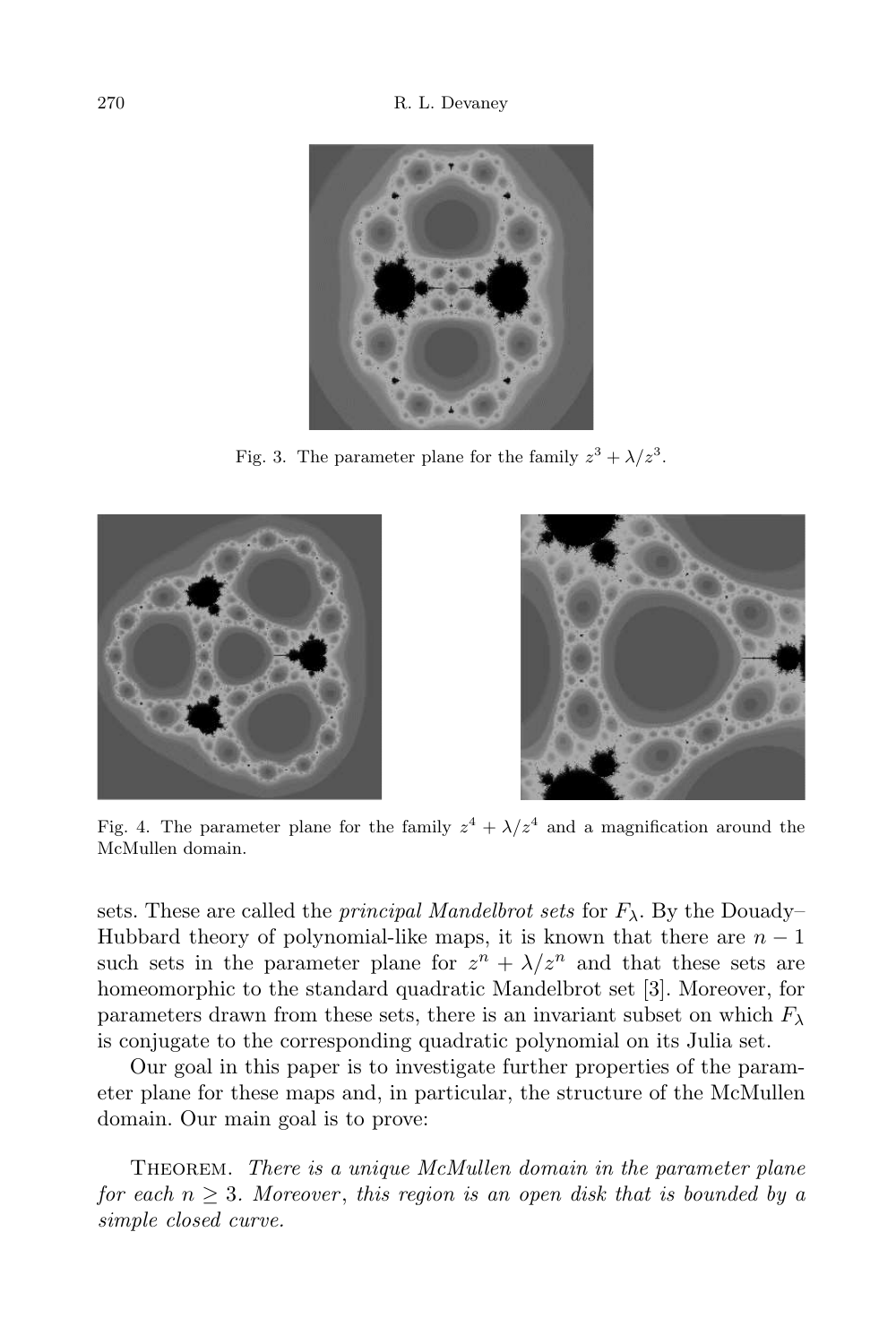We observe that it is rare in complex dynamics for an "escape" region to be bounded by a nice simple closed curve. For example, the boundary of the escape locus for quadratic polynomials is the boundary of the Mandelbrot set, which is far from being a simple closed curve.

1. Elementary mapping properties. In this paper we restrict attention to the family of rational maps given by

$$
F_{\lambda}(z) = z^n + \lambda/z^n
$$

where, in view of McMullen's result, we assume that  $n \geq 3$ .

In the dynamical plane, the object of principal interest is the Julia set of  $F_{\lambda}$ , which we denote by  $J(F_{\lambda})$ . The Julia set is the set of points at which the family of iterates  ${F_{\lambda}^{n}}$  fails to be a normal family in the sense of Montel. It is known that  $J(F_\lambda)$  is also the closure of the set of repelling periodic points for  $F_{\lambda}$  as well as the boundary of the set of points whose orbits escape to  $\infty$  under iteration of  $F_{\lambda}$ . See [13].

The point at  $\infty$  is a superattracting fixed point for  $F_{\lambda}$  and we denote the immediate basin of  $\infty$  by  $B_\lambda$ . It is well known that  $F_\lambda$  is conjugate to  $z \mapsto z^n$ in a neighborhood of  $\infty$  in  $B_\lambda$  (see [16]). There is also a pole of order *n* for  $F_{\lambda}$  at the origin, so there is a neighborhood of 0 that is mapped into  $B_{\lambda}$ by  $F_{\lambda}$ . If this neighborhood is disjoint from  $B_{\lambda}$ , then we denote the preimage of  $B_\lambda$  that contains 0 by  $T_\lambda$ . So  $F_\lambda$  maps both  $B_\lambda$  and  $T_\lambda$  in n-to-one fashion over  $B_\lambda$ . We call  $T_\lambda$  the *trap door* since any orbit that eventually enters the immediate basin of  $\infty$  must "fall through"  $T_{\lambda}$  en route to  $B_{\lambda}$ .

The map  $F_{\lambda}$  has  $2n$  other critical points given by  $\lambda^{1/2n}$ . We call these points the *free critical points* for  $F_{\lambda}$ . There are, however, only two critical values, and these are given by  $\pm 2\sqrt{\lambda}$ . We denote a free critical point by  $c_{\lambda}$ and a critical value by  $v_\lambda$ . The map also has 2n prepoles given by  $(-\lambda)^{1/2n}$ . Note that all of the critical points and prepoles lie on the circle of radius  $|\lambda|^{1/2n}$  centered at the origin. We call this circle the *critical circle* and denote it by  $C_{\lambda}$ .

The map  $F_{\lambda}$  has some very special properties when restricted to circles centered at the origin:

PROPOSITION.

- (i)  $F_{\lambda}$  takes the critical circle 2n-to-one onto the straight line connecting the two critical values  $\pm 2\sqrt{\lambda}$ .
- (ii)  $F_{\lambda}$  takes any other circle centered at the origin to an ellipse whose foci are the critical values.

*Proof.* For (i), let 
$$
\lambda = |\lambda| \exp(i\mu)
$$
. We compute  
\n
$$
F_{\lambda}(|\lambda|^{1/2n}e^{i\theta}) = |\lambda|^{1/2}((\cos n\theta + \cos(\mu - n\theta)) + i(\sin n\theta + \sin(\mu - n\theta)))
$$
\n
$$
= |\lambda|^{1/2}(x + iy).
$$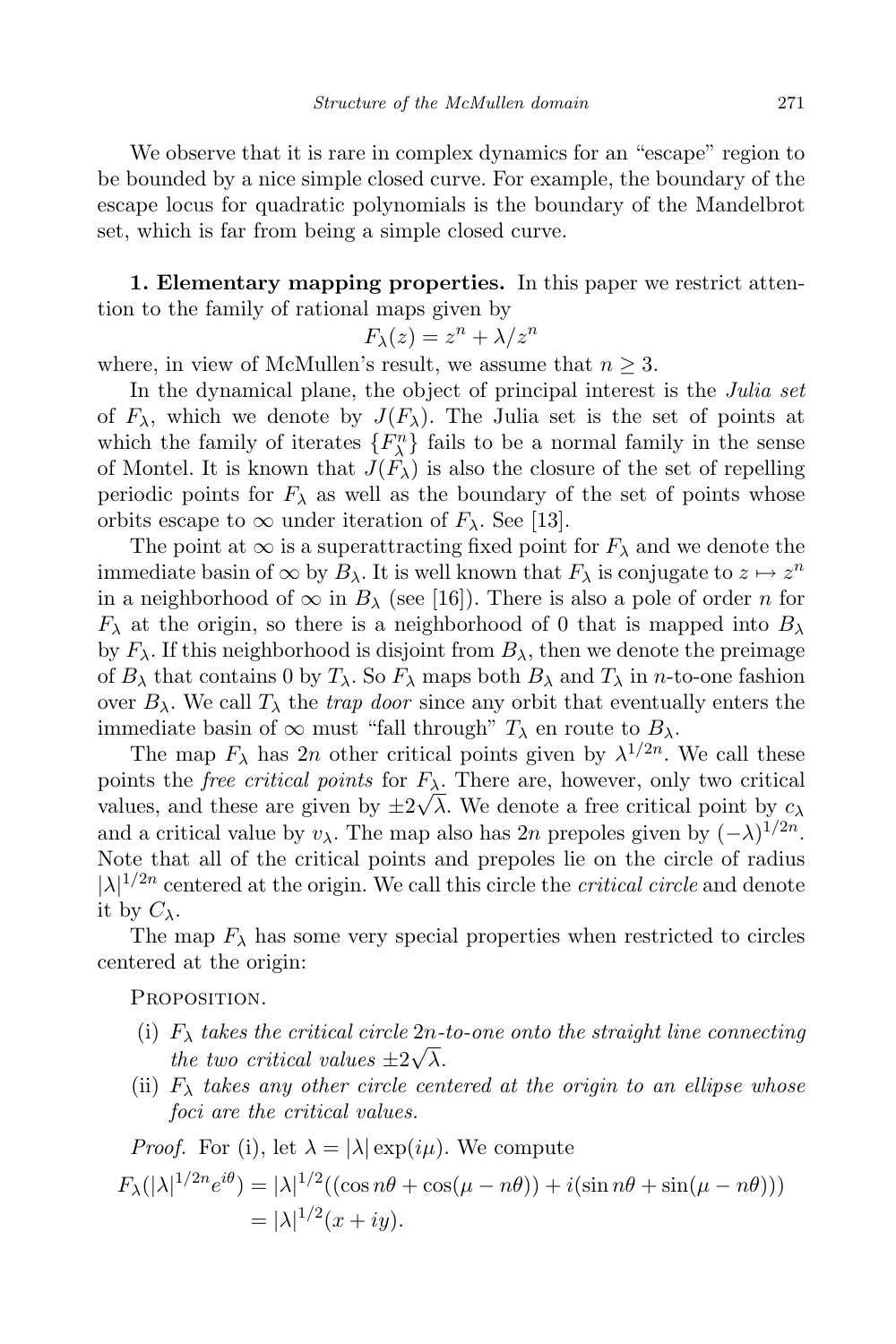A straightforward computation then shows that

$$
\frac{d}{d\theta}\bigg(\frac{y}{x}\bigg) = 0,
$$

so that the image of the critical circle has constant slope and so is a line segment. One checks easily that the extremities of this segment occur at  $\pm 2\sqrt{\lambda}$ .

For  $(ii)$ , another computation shows that, on the circle of radius r centered at the origin, we have

$$
|F_{\lambda}(re^{i\theta}) + 2\sqrt{\lambda}| + |F_{\lambda}(re^{i\theta}) - 2\sqrt{\lambda}| = 2(r^n + |\lambda|/r^n),
$$

which is constant. So the image of this circle is an ellipse with foci at the critical values  $\pm 2\sqrt{\lambda}$ .

We call the image of the critical circle the *critical segment*. We call the straight ray connecting the origin to  $\infty$  and passing through one of the critical points (resp., prepoles) a critical point ray (resp., prepole ray). Similar straightforward computations show that each of the critical point rays is mapped in two-to-one fashion onto one of the two straight line segments of the form  $tv_\lambda$ , where  $t \geq 1$  and  $v_\lambda$  is the image of the critical point on this ray. So the image of a critical point ray is one of two straight rays connecting  $\pm v_\lambda$  to  $\infty$ . Hence the critical segment together with these two rays forms a straight line through the origin.

Similarly, each of the  $2n$  prepole rays is mapped in one-to-one fashion onto the same straight line given by  $it\sqrt{\lambda}$ , where t is now any real number. Note that the image of the prepole rays is the line that is perpendicular to the line  $tv_\lambda$  for  $t \in \mathbb{R}$  which contains the critical segment and the images of the critical point rays.

Let  $S_\lambda$  be an open sector bounded by two prepole rays corresponding to adjacent prepoles on  $C_{\lambda}$ , i.e.,  $S_{\lambda}$  is a sector in the plane with angle  $2\pi/2n$ . We call  $\mathcal{S}_{\lambda}$  a *critical point sector* since it contains at its "center" a unique critical point of  $F_{\lambda}$ . Similarly, let  $\mathcal{P}_{\lambda}$  be the open sector bounded by two critical point rays corresponding to adjacent critical points on  $C_{\lambda}$ . We call  $\mathcal{P}_{\lambda}$  a prepole sector. The next result follows immediately from the above:

PROPOSITION (Mapping properties of  $F_{\lambda}$ ).

- (i)  $F_{\lambda}$  maps each critical point sector in two-to-one fashion onto the open half-plane that is bounded by the image of the prepole rays and contains the critical value that is the image of the unique critical point in the sector.
- (ii)  $F_{\lambda}$  maps each prepole sector in one-to-one fashion onto the entire plane minus the two half-lines  $\pm tv_\lambda$  where  $t \geq 1$ .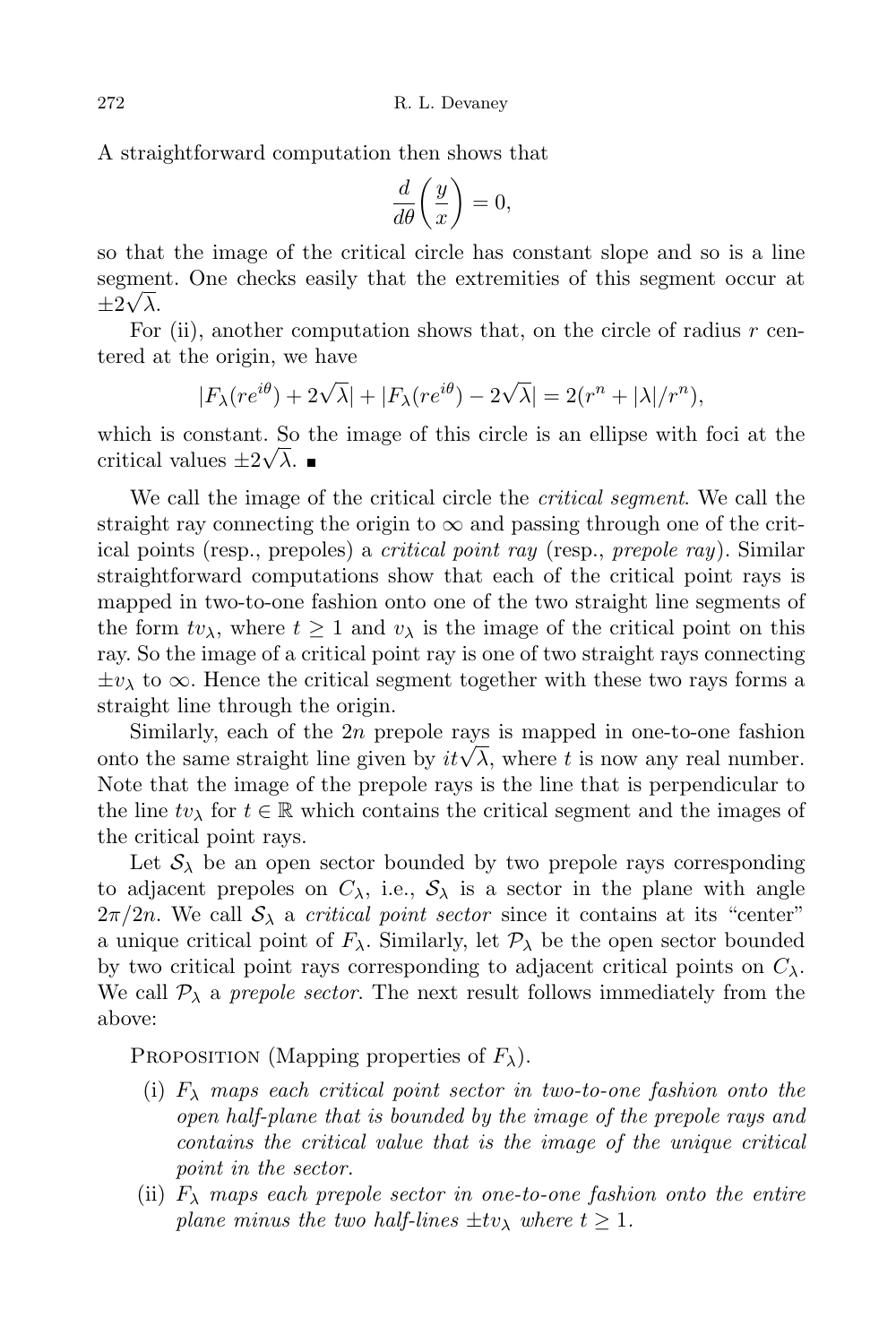(iii)  $F_{\lambda}$  maps the region in both the interior and the exterior of the critical circle onto the complement of the critical segment as an n-to-one covering map.

We now turn to the symmetry properties of  $F_{\lambda}$  in both the dynamical and parameter planes. Let  $\nu$  be the primitive  $(2n)$ th root of unity given by  $\exp(\pi i/n)$ . Then, for each j, we have  $F_{\lambda}(\nu^{j}z) = (-1)^{j}F_{\lambda}(z)$ . Hence, if n is even, we have  $F_{\lambda}^2(\nu^j z) = F_{\lambda}(z)$ . Therefore the points z and  $\nu^j z$  land on the same orbit after two iterations and so have the same eventual behavior for each *j*. If *n* is odd, the orbits of  $F_{\lambda}(z)$  and  $F_{\lambda}(\nu^{j}z)$  are either the same or else they are the negatives of each other. In either case it follows that the orbits of  $\nu^{j}z$  behave symmetrically under  $z \mapsto -z$  for each j. Hence the Julia set of  $F_{\lambda}$  is symmetric under  $z \mapsto \nu z$ . In particular, each of the free critical points eventually maps onto the same orbit (in case  $n$  is even) or onto one of two symmetric orbits (in case  $n$  is odd). Thus these orbits all have the same behavior and so the  $\lambda$ -plane is a natural parameter plane for each of these families.

Let  $H_{\lambda}(z)$  be one of the *n* involutions given by  $H_{\lambda}(z) = \lambda^{1/n}/z$ . Then we have  $F_{\lambda}(H_{\lambda}(z)) = F_{\lambda}(z)$ , so that the Julia set is also preserved by each of these involutions. Note that each  $H_{\lambda}$  maps the critical circle to itself and also fixes a pair of critical points  $\pm \sqrt{\lambda^{1/n}}$ . Moreover,  $H_{\lambda}$  maps circles centered at the origin outside the critical circle to similar circles inside the critical circle and vice versa. It follows that two such circles, one inside and one outside the critical circle, are mapped onto the same ellipse by  $F_{\lambda}$ .

The parameter plane (see Figures 3 and 4) for  $F_{\lambda}$  also has several symmetries. First of all, we have

$$
\overline{F_{\lambda}(z)} = F_{\overline{\lambda}}(\overline{z})
$$

so that  $F_{\lambda}$  and  $F_{\overline{\lambda}}$  are conjugate via the map  $z \mapsto \overline{z}$ . Therefore the parameter plane is preserved by the map  $\lambda \mapsto \overline{\lambda}$ .

We also have  $(n-1)$ -fold symmetry in the parameter plane for  $F_\lambda$ . To see this, let  $\omega$  be the primitive  $(n-1)$ st root of unity given by  $\exp(2\pi i/(n-1))$ . Then, if  $n$  is even, we compute that

$$
F_{\lambda\omega}(\omega^{n/2}z) = \omega^{n/2}(F_{\lambda}(z)).
$$

As a consequence, for each  $\lambda \in \mathbb{C}$ , the maps  $F_{\lambda}$  and  $F_{\lambda\omega}$  are conjugate under the linear map  $z \mapsto \omega^{n/2} z$ . In particular, since, when  $\lambda$  is real, the real line is preserved by  $F_{\lambda}$ , it follows that the straight line passing through 0 and  $\omega^{n/2}$  is preserved by  $F_{\lambda\omega}$ .

When  $n$  is odd, the situation is a little different. We now have

$$
F_{\lambda\omega}(\omega^{n/2}z) = -\omega^{n/2}(F_{\lambda}(z)).
$$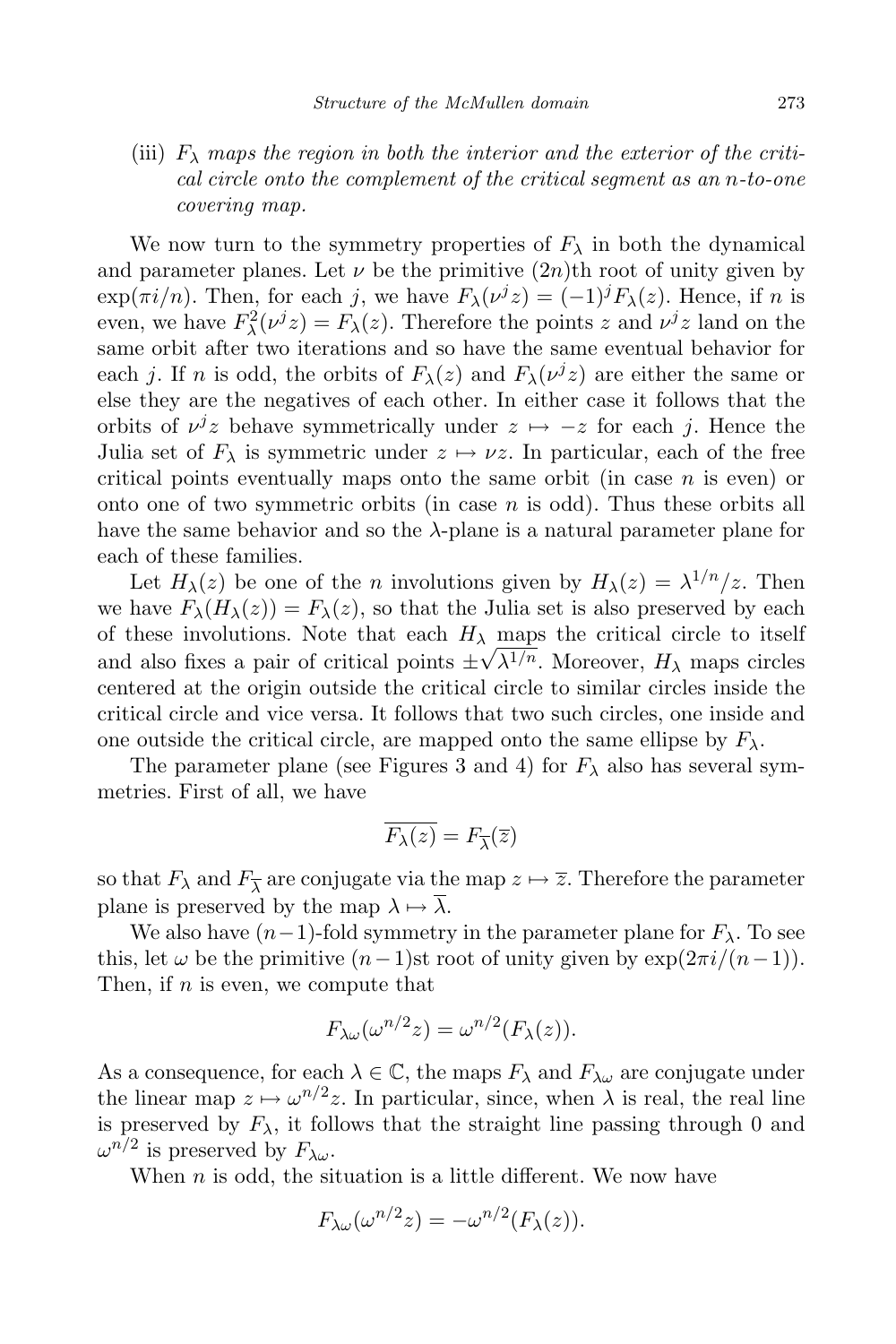Since  $F_{\lambda}(-z) = -F_{\lambda}(z)$ , we therefore see that  $F_{\lambda\omega}^2$  is conjugate to  $F_{\lambda}^2$  via the map  $z \mapsto \omega^{n/2}z$ . This means that the dynamics of  $F_{\lambda}$  and  $F_{\lambda\omega}$  are "essentially" the same, though subtly different. For example, if  $F_{\lambda}$  has a fixed point, then under the conjugacy, this fixed point and its negative are mapped to a 2-cycle for  $F_{\lambda\omega}$ . Again, since the real line is invariant when  $\lambda$ is real, it follows that the straight line passing through both  $\pm \omega^{n/2}$  is also invariant under  $F_{\lambda\omega}$ .

To summarize the symmetry properties of  $F_{\lambda}$ , we have:

PROPOSITION (Symmetries in the dynamical and parameter planes). The dynamical plane for  $F_{\lambda}$  is symmetric under the map  $z \mapsto \nu z$  where  $\nu$  is a primitive  $(2n)$ th root of unity. The parameter plane is symmetric under both  $z \mapsto \overline{z}$  and  $z \mapsto \omega z$  where  $\omega$  is a primitive  $(n - 1)$ st root of unity.

The following result shows that the McMullen domain and all of the Sierpinski holes are located inside the unit circle in parameter space.

PROPOSITION (Location of the Cantor set locus). Suppose  $|\lambda| \geq 1$  and  $n > 2$ . Then  $v_{\lambda}$  lies in  $B_{\lambda}$  so that  $\lambda$  lies in the Cantor set locus.

*Proof.* Suppose  $|z| \ge 2|\lambda|^{1/2} \ge 2$ . Then we have

$$
|F_{\lambda}(z)| \ge |z|^n - |\lambda|/|z|^n \ge |z|^n - |\lambda|^{1-n/2} \ge |z|^{n-1} > |z|
$$

since  $n > 2$ . Hence  $|F_{\lambda}^{j}|$  $|\mathcal{Z}_\lambda(z)| \to \infty$  so the region  $|z| \geq 2|\lambda|^{1/2}$  lies in  $B_\lambda$ . In particular,  $v_{\lambda} \in B_{\lambda}$ .

For each *n*, let  $\lambda^* = \lambda_n^*$  be the unique real solution to the equation

$$
|v_\lambda|=2|\sqrt{\lambda}|=|\lambda|^{1/2n}=|c_\lambda|.
$$

Using this equation, we compute easily that

$$
\lambda^* = (1/4)^{n/(n-1)}.
$$

The circle of radius  $\lambda^*$  plays an important role in the parameter plane, for if  $\lambda$  lies on this circle, it follows that both of the critical values lie on the critical circle for  $F_{\lambda}$ . If  $\lambda$  lies inside this circle, then  $F_{\lambda}$  maps the critical circle strictly inside itself. We call the circle of radius  $\lambda^*$  in parameter plane the *dividing circle*. We will be primarily concerned in later sections with values of the parameter that lie inside the dividing circle.

2. The boundary of the basin of infinity. Our main goal in this section is to show that the boundary of  $B_\lambda$ , which we denote by  $\partial B_\lambda$ , is a simple closed curve for all parameter values that lie inside the dividing circle in parameter plane. We then derive a particular parametrization of this curve as well as several other properties of this set.

Recall that  $\lambda^*$  is the radius of the dividing circle in the parameter plane. Let  $\mathcal O$  be the open disk in parameter plane inside the dividing circle, so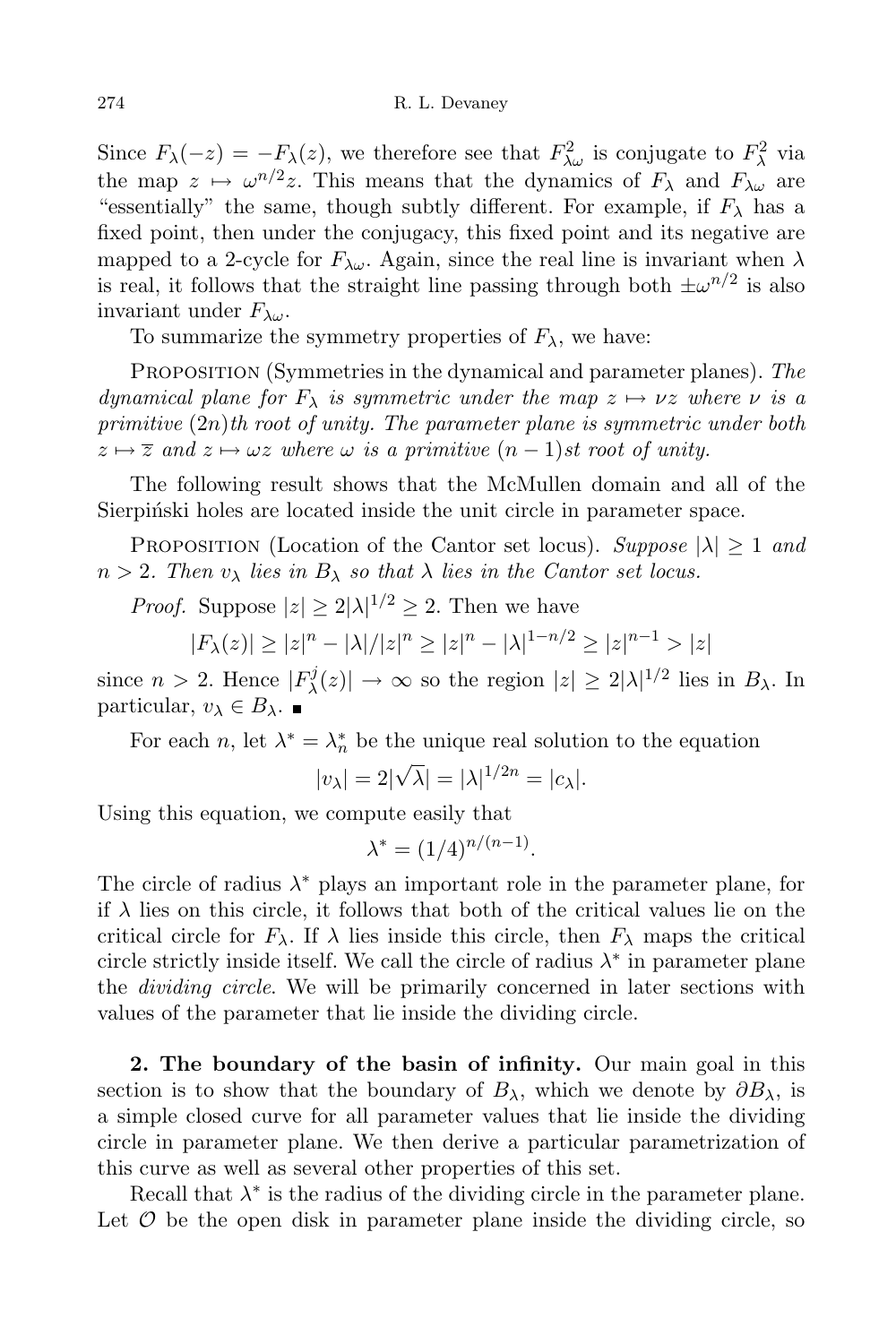that  $|\lambda| < \lambda^*$  in  $\mathcal{O}$ . Recall also that, if  $\lambda \in \mathcal{O}$ , then the critical circle  $C_{\lambda}$  is mapped strictly inside itself by  $F_{\lambda}$ .

THEOREM. If  $\lambda \in \mathcal{O}$ , then the boundary of  $B_{\lambda}$  is a simple closed curve.

*Proof.* Since the critical circle  $C_{\lambda}$  is mapped strictly inside itself, there is another circle of slightly larger radius that is also mapped strictly inside itself and n-to-one onto an ellipse surrounding the critical segment. Call this circle  $\kappa_{\lambda}$ . The preimage of  $\kappa_{\lambda}$  consists of a pair of simple closed curves, one of which lies strictly outside this circle. This follows since  $F_{\lambda}$  maps the exterior of  $C_{\lambda}$  as an *n*-to-one covering of  $\mathbb C$  minus the critical segment. Thus this exterior preimage is mapped *n*-to-one onto  $\kappa_{\lambda}$ . Let  $A_{\lambda}$  denote the closed annulus bounded by  $\kappa_{\lambda}$  and its exterior preimage. Note that there are no critical points of  $F_{\lambda}$  in  $A_{\lambda}$ , so  $F_{\lambda}$  is an *n*-to-one covering map on all of  $A_{\lambda}$ .

We now quasiconformally modify  $F_{\lambda}$  on  $A_{\lambda}$  and its interior as follows. Let  $K_{\lambda}$  be the closed disk bounded by  $\kappa_{\lambda}$ . We first replace  $F_{\lambda}$  in  $K_{\lambda}$  by a map  $\overline{F}_{\lambda}$  that is conjugate to  $z \mapsto z^n$  defined inside a closed disk of radius  $\rho < 1$ . So the new map  $F_{\lambda}$  takes  $K_{\lambda}$  strictly inside itself. Then we further modify  $F_{\lambda}$  on  $A_{\lambda} - \kappa_{\lambda}$  so that the new map  $F_{\lambda}$ :

- (i) agrees with  $F_{\lambda}$  on the inner boundary  $\kappa_{\lambda}$  of  $A_{\lambda}$ ;
- (ii) agrees with  $F_{\lambda}$  on the outer boundary of  $A_{\lambda}$ ;
- (iii) maps  $A_{\lambda} \kappa_{\lambda}$  as an *n*-to-one covering onto the annular region  $K_{\lambda}$   $F_{\lambda}(K_{\lambda}).$

Then standard arguments yield the fact that the new map  $F_{\lambda}$  is quasiconformally conjugate to the map  $z \mapsto z^n$  inside the preimage of  $\kappa_\lambda$  but agrees with  $F_{\lambda}$  on the boundary of and outside this preimage. Since the preimage of  $\kappa_{\lambda}$  is mapped strictly inside itself and there are no critical points (except  $\infty$ ) outside this circle, the modified map is then globally conjugate to  $z \mapsto z^n$ . Hence the new map has the property that the boundary of the basin of  $\infty$ is a simple closed curve. But this boundary agrees with  $\partial B_\lambda$ . Therefore  $\partial B_\lambda$ is a quasiconformal image of the unit circle.

REMARK. Notice that this result holds for all  $\lambda$ -values in  $\mathcal{O}$ , no matter what the behavior of the critical orbit.

Because  $\partial B_{\lambda}$  is a simple closed curve when  $|\lambda| < \lambda^*$ , we may invoke the theory of external rays in this case. The following facts are all well known: see [8] or [16] for details. Since there are no critical points in  $B_\lambda$  when  $\lambda \in \mathcal{O}$ , there is a conjugacy  $h_\lambda: B_\lambda \to \mathbb{C} - \overline{\mathbb{D}}$  between  $F_\lambda$  on  $B_\lambda$  and the map  $z \mapsto z^n$ on the exterior of the unit circle in  $\mathbb{C}$ . This conjugacy preserves the symmetry in the dynamical plane, i.e.,  $h_{\lambda}(\nu z) = \nu h_{\lambda}(z)$  where  $\nu$  is an  $(n-1)$ st root of unity. The preimage under  $h_{\lambda}$  of the straight ray Arg  $z = 2\pi\theta$  is called the external ray of angle  $\theta$ . Note that these angles are measured mod 1. Since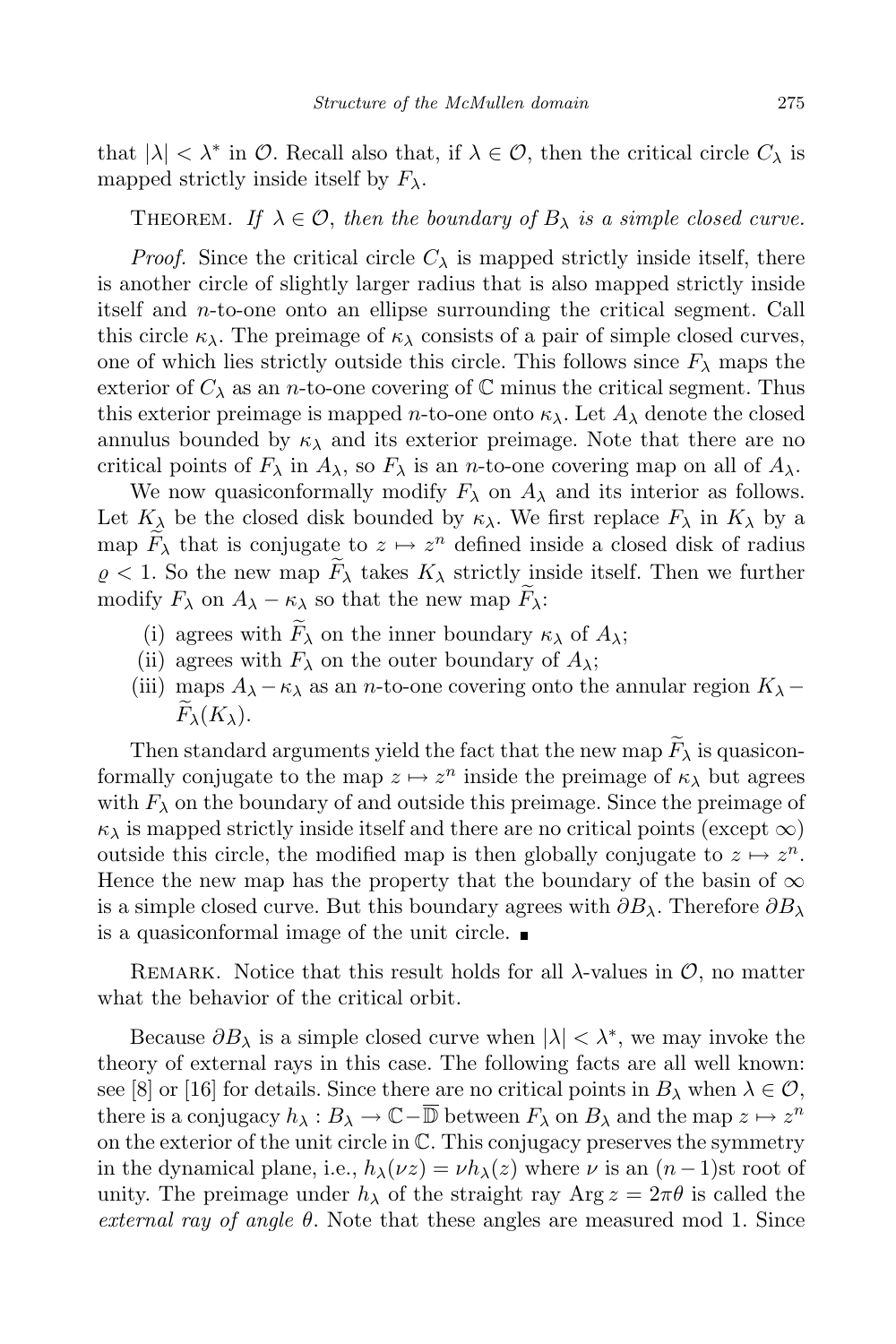$\partial B_\lambda$  is a simple closed curve, it is known that each external ray limits on a unique point in the boundary of  $B_\lambda$  called the *landing point* of the external ray. We denote the landing point of the external ray of angle  $\theta$  by  $z_{\lambda}(\theta)$ . Then the conjugacy  $h_{\lambda}$  extends to  $\partial B_{\lambda}$  and we have  $F_{\lambda}(z_{\lambda}(\theta)) = z_{\lambda}(n\theta)$ . Moreover, if  $\theta$  is periodic of period k under the map  $\theta \mapsto n\theta$  mod 1, then the landing point  $z_{\lambda}(\theta)$  is also periodic of period k for  $F_{\lambda}$ . Hence such periodic points are dense in  $\partial B_\lambda$ . Now each periodic point of the form  $z_\lambda(\theta)$  varies analytically with  $\lambda$ . Since these points are dense in  $\partial B_{\lambda}$ , it follows that the map  $\lambda \mapsto z_\lambda(\theta)$  is a holomorphic motion, and so  $z_\lambda(\theta)$  varies analytically in  $\lambda$  for all values of  $\theta$ , not just those that correspond to periodic points. Also,  $z_{\lambda}(\theta)$  varies continuously with  $\theta$ . The function  $\theta \mapsto z_{\lambda}(\theta)$  is thus the parametrization of  $\partial B_\lambda$ .

We can now use the involutions  $H_{\lambda}$  to construct a similar parametrization of the  $\partial T_\lambda$ . Fix any nth root of  $\lambda$  and let  $H_\lambda$  be the corresponding involution  $\lambda^{1/n}/z$ . Then define  $w_{\lambda}(\theta) = H_{\lambda}(z_{\lambda}(\theta))$ . Since  $H_{\lambda}$  interchanges the boundaries of  $B_\lambda$  and  $T_\lambda$ , the function  $\theta \mapsto w_\lambda(\theta)$  parametrizes the boundary of  $T_{\lambda}$ . We get different parametrizations of  $\partial T_{\lambda}$  depending upon which root of  $\lambda$  we choose.

The following result gives a bound on the location of the boundary of  $B_\lambda$  as well as a criterion for when a point belongs to  $B_\lambda$ .

PROPOSITION (The escape criterion). Suppose  $|\lambda| \leq \lambda^*$ . Then the boundary of  $B_\lambda$  is strictly contained in an open annulus that lies between  $C_\lambda$  and the circle of radius  $1.2$  centered at the origin. The inner (resp., outer) boundary of this annulus is mapped strictly inside (resp., outside) itself by  $F_{\lambda}$ . Moreover, if  $|z| \geq 1.2$ , then  $z \in B_\lambda$ . If  $|z| \leq |\lambda|^{1/n}/1.2$ , then  $z \in T_\lambda$  and  $F_{\lambda}(z) \in B_{\lambda}$ .

*Proof.* If  $|z| \ge 1.2$  and  $|\lambda| \le \lambda^* = (1/4)^{n/(n-1)} < 1/4$ , we have

$$
|F_{\lambda}(z)| \ge |z|^n - \frac{|\lambda|}{|z|^n} \ge |z|^n - \frac{1}{4(1.2)^n} > |z|^n - 0.15 > |z|^2 > |z|.
$$

It follows that  $F_{\lambda}$  maps each circle of the form  $|z| = r \geq 1.2$  strictly outside itself and hence the entire region  $|z| \geq 1.2$  is contained in  $B_{\lambda}$ .

If  $|\lambda| < \lambda^*$ , the critical circle of  $F_\lambda$  is mapped strictly inside itself and so the boundary of  $B_\lambda$  lies outside  $C_\lambda$ . Therefore the boundary of  $B_\lambda$  must lie somewhere strictly inside the annulus bounded by  $C_{\lambda}$  and circle of radius 1.2 centered at the origin if  $|\lambda| < \lambda^*$ . If  $|\lambda| = \lambda^*$ , we need a slightly different argument. In this case the critical segment now meets  $C_{\lambda}$  in exactly two points, namely  $\pm v_{\lambda}$ . Consider the preimage of  $C_{\lambda}$  that lies on or outside  $C_{\lambda}$ ; call this preimage  $D_{\lambda}$ . This preimage consists of exactly 2n smooth arcs having the properties:

(i) each arc meets  $C_{\lambda}$  in exactly two consecutive critical points;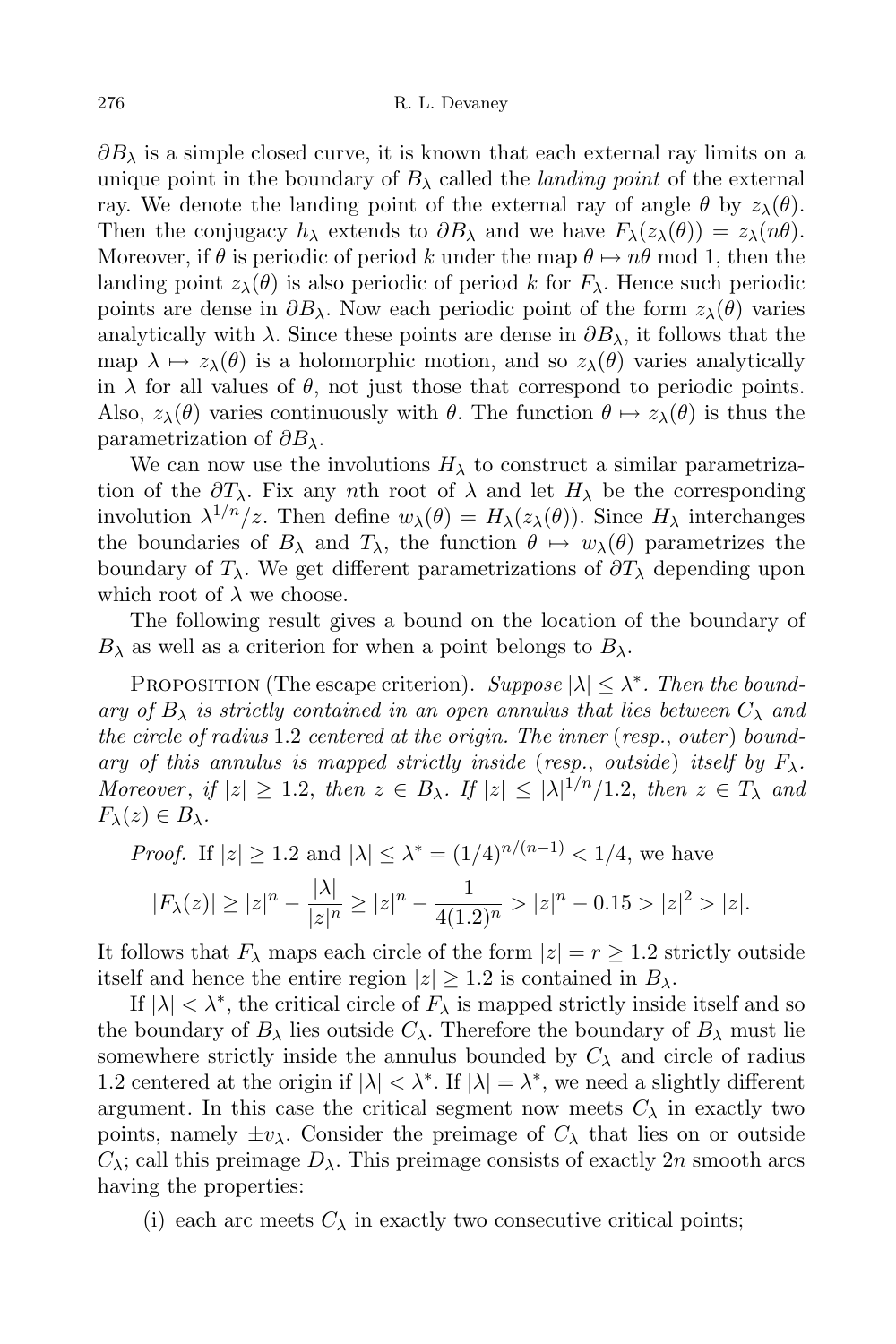- (ii) all non-critical points on  $D_{\lambda}$  lie outside  $C_{\lambda}$ ;
- (iii) each arc in  $D_{\lambda}$  is mapped onto exactly one-half of the critical circle connecting  $+v_\lambda$  to  $-v_\lambda$  in one direction or the other.

As a consequence, if  $\pm v_\lambda$  are not themselves critical points, then  $D_\lambda$  is a simple closed curve that is mapped strictly inside itself, and so the boundary of  $B_\lambda$  again lies outside of  $D_\lambda$  and hence outside of  $C_\lambda$ .

If the points  $\pm v_\lambda$  are also critical points, then it follows that we have one of three cases:  $\pm v_{\lambda}$  are both superattracting fixed points, one is superattracting and fixed while the other is pre-fixed, or else they lie on a superattracting 2-cycle. In each of these cases, neighborhoods of  $\pm v_{\lambda}$  are contracted inside themselves, and so we can modify  $D_{\lambda}$  to a slightly different curve near  $\pm v_{\lambda}$ which is again mapped strictly inside itself. This produces the inner boundary of the annulus containing  $\partial B_\lambda$ .

Finally, recall that the involution  $H(z) = \lambda^{1/n}/z$  has the property that  $F_{\lambda}(H(z)) = F_{\lambda}(z)$ . This involution takes the region  $|z| \geq 1.2$  to the closed disk of radius  $|\lambda|^{1/n}/1.2$  about the origin. Hence any point in this disk is mapped into  $B_\lambda$  and so this disk lies in the trap door.

COROLLARY. If  $|\lambda| \leq \lambda^*$ , then neither  $B_{\lambda}$  nor the boundary of  $B_{\lambda}$  meets the critical circle. Similarly, neither  $T_{\lambda}$  nor the boundary of  $T_{\lambda}$  meets the critical circle.

**3. Extended rays.** We say that a region R is an *open sector of width*  $\delta$  if

$$
\mathcal{R} = \{ z \mid \alpha < \text{Arg } z < \alpha + \delta \}
$$

for some  $\alpha$ . A closed sector of width  $\delta$  is defined analogously. In order to construct a parametrization of the boundary of the McMullen domain, we need the following result that gives a bound on the location of points in the parametrization of  $\partial T_\lambda$ .

PROPOSITION. Fix an angle  $\theta$ . Then there exists an open sector  $\mathcal R$  of width  $3\pi/n$  such that  $z_{\lambda}(\theta)$  is contained in a compact subset of R for all  $\lambda \in \overline{\mathcal{O}}$ .

Before turning to the technical proof of this result, we first introduce the notion of an extended ray. A simple closed curve  $\zeta_0$  is called an *extended ray* of angle 0 if it has the following properties:

- (i)  $\zeta_0$  passes through the origin and  $\infty$  and is invariant under  $z \mapsto -z$ ;
- (ii)  $F_{\lambda}$  maps  $\zeta_0$  to itself in two-to-one fashion;
- (iii)  $\zeta_0$  contains the entire external rays of angles 0 and 1/2;
- (iv) there is a compact subset of  $\zeta_0$  homeomorphic to a Cantor set and on which  $F_{\lambda}$  is conjugate to the 2-shift;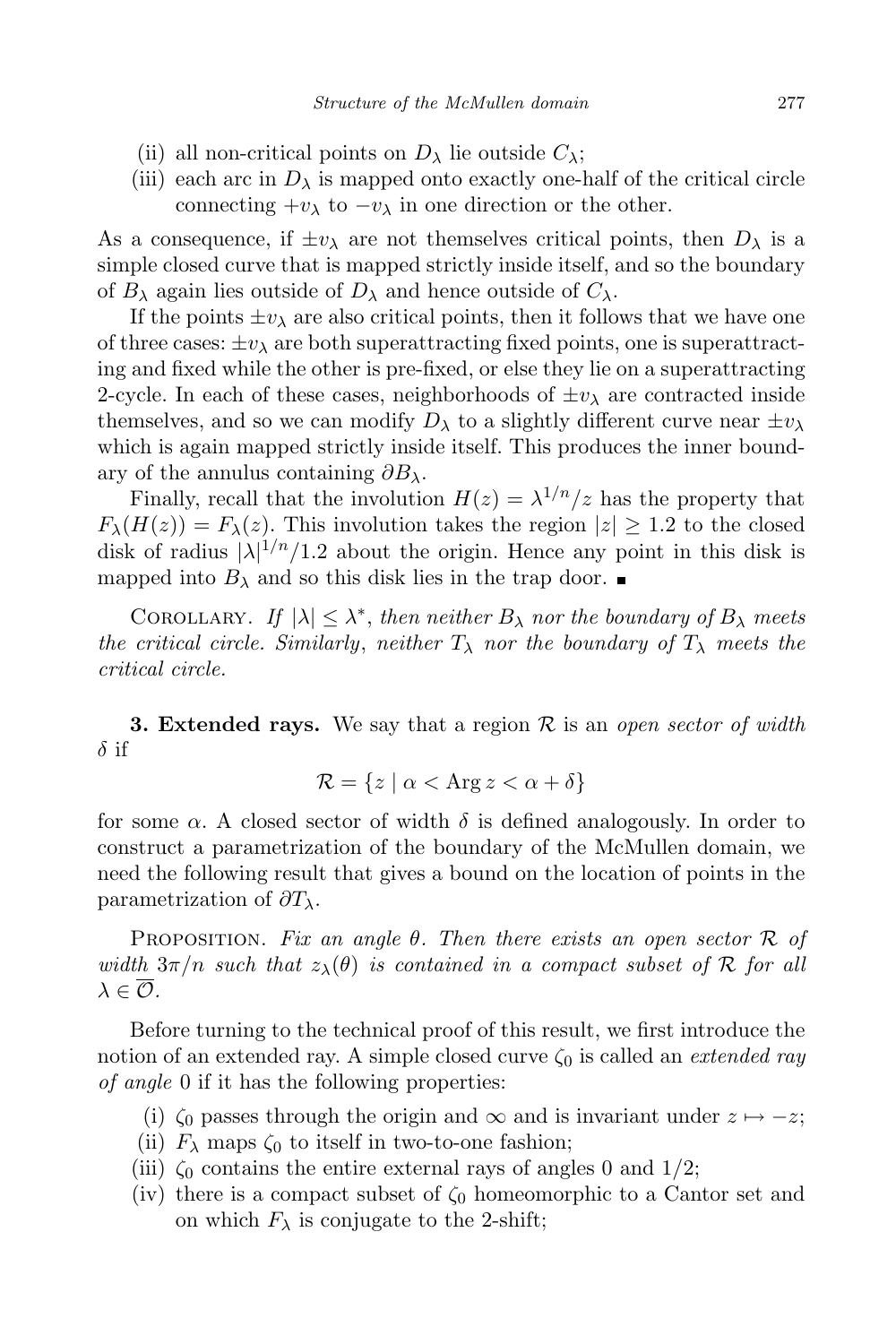(v) all points in  $\zeta_0$  that do not lie in this Cantor set have orbits that eventually land on the external rays of angle 0 or 1/2.

For  $j \in \mathbb{Z}$ , let  $\zeta_j = \nu^j \cdot \zeta_0$  where  $\nu = \exp(\pi i/n)$ . Then, using the symmetry properties of  $F_{\lambda}$ , we have  $F_{\lambda}(\zeta_i) = \zeta_0$ . We call  $\zeta_i$  the extended ray of angle j/2n. We see that  $\zeta_i = \zeta_{i+n}$  for each j since  $\zeta_i$  contains the external rays of angles  $j/2n$  and  $(j + n)/2n$ .

To construct  $\zeta_0$ , we first assume that  $\lambda \notin \mathbb{R}^+$ . Then we index the 2n critical points of  $F_{\lambda}$  by  $c_j = c_j(\lambda), j = 0, \ldots, 2n-1$ , as follows. Since  $\lambda \notin \mathbb{R}^+$ , there is a unique critical point  $c_0$  that satisfies

$$
0 < \text{Arg } c_0 < \pi/n.
$$

We index the remaining critical points in increasing order in the counterclockwise direction around the critical circle.

Now consider the closed prepole sector  $\mathcal{P}^+_\lambda = \mathcal{P}^+$  of angle  $\pi/n$  bounded by the two straight lines connecting the origin to  $\infty$  and passing through the critical points  $c_0$  and  $c_{2n-1}$ . Let  $\mathcal{P}^-_\lambda = \mathcal{P}^- = -\mathcal{P}^+$  and set

$$
\mathcal{P}'_{\lambda} = \mathcal{P}' = \mathcal{P}^+ \cup \mathcal{P}^- \cup \{\infty\}.
$$

PROPOSITION. Let  $\zeta_0 = \zeta_0(\lambda)$  be the set of points whose orbits remain in  $\mathcal{P}'$  for all iterations. Then  $\zeta_0$  is an extended ray of angle 0.

*Proof.* Since  $\lambda \notin \mathbb{R}^+$ , the straight line boundaries of  $\mathcal{P}'$  are mapped strictly outside  $\mathcal{P}'$ , except at 0 and  $\infty$ . Indeed, the images of these straight rays are the straight rays connecting  $\pm v_\lambda$  to  $\infty$ , and these image rays never meet  $P$  since  $\pm v_{\lambda} \notin P'$ . In particular,  $F_{\lambda}$  maps the interior of both  $P^+$  and  $P^-$  one-to-one onto the entire plane minus these two rays.

Let  $\mathcal{Q}^+$  be the closed subset of  $\mathcal{P}^+$  lying on or outside the critical circle. Since the portion of the critical circle bounding  $\mathcal{Q}^+$  is mapped to the critical segment, it follows that  $F_{\lambda}$  also maps  $\mathcal{Q}^+$  strictly outside itself (except at  $\infty$ ). Hence there exists a unique fixed external ray lying in  $\mathcal{Q}^+$ . Without loss of generality, we take this to be the external ray of angle  $\theta = 0$ . Moreover, there exists  $r \gg 1$  such that the circle of radius r is mapped strictly outside itself in  $B_\lambda$ . If we then restrict attention to the portion of  $\mathcal{Q}^+$  that lies inside this circle, it follows that  $F_{\lambda}$  maps this simply connected region strictly over itself. Hence there exists a unique repelling fixed point in this region. This then is the fixed point  $z_\lambda(0)$  lying in  $\partial B_\lambda$  and serving as the landing point of the external ray of angle 0. So  $\zeta_0$  contains at least the external ray of angle 0 and its landing point, since the orbits of these points never leave  $\mathcal{P}^+$ . Note that any point in  $\mathcal{Q}^+$  (with the exception of those on the external ray of angle 0 and  $z_{\lambda}(0)$  has orbit that leaves  $\mathcal{Q}^+$ .

By the  $z \mapsto -z$  symmetry, the region  $\mathcal{P}^-$  also contains the external ray of angle 1/2 together with  $z_{\lambda}(1/2)$ . The point  $z_{\lambda}(1/2)$  and its external ray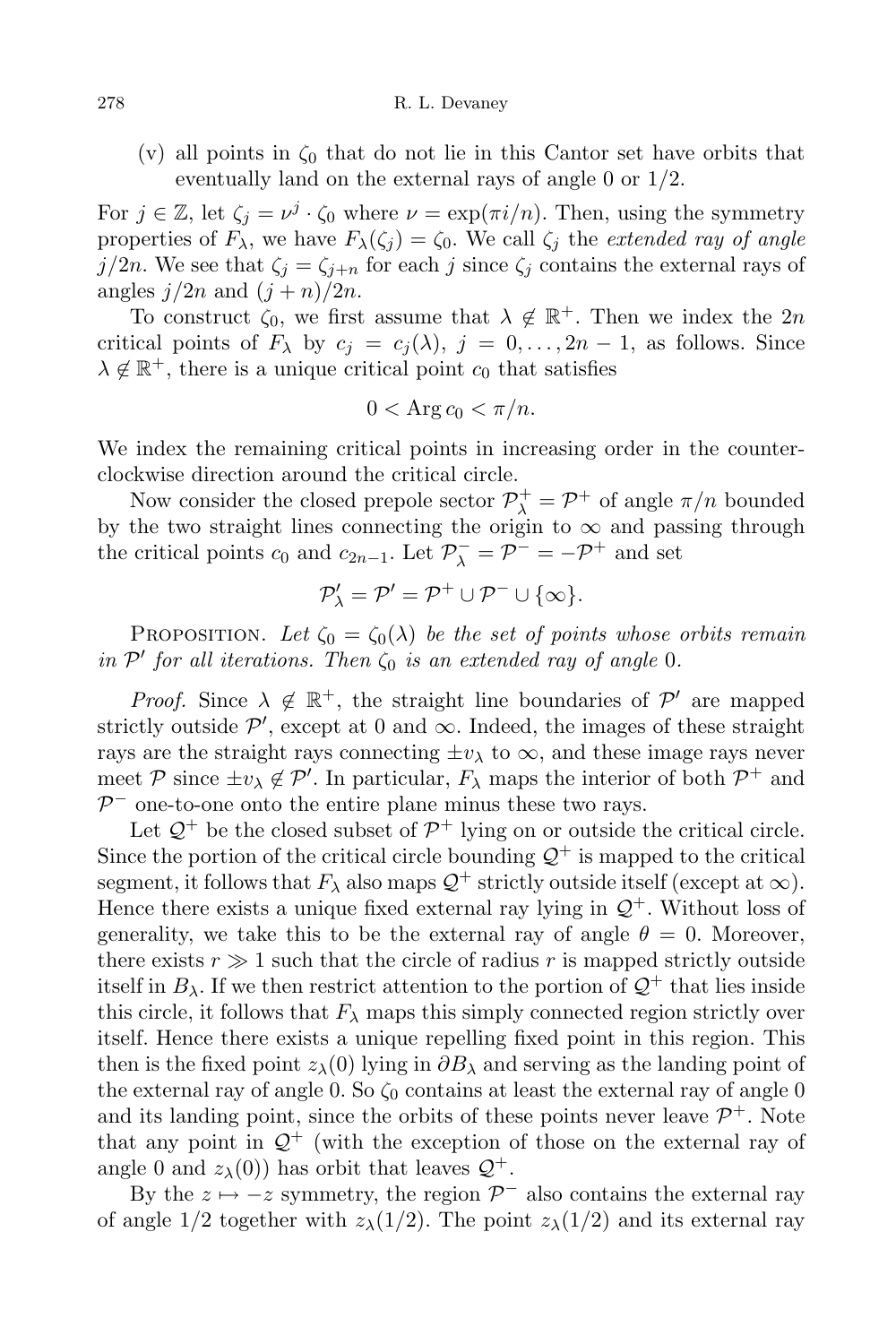may be fixed or pre-fixed; this depends on whether  $n$  is odd or even. In any event, this ray and its landing point also lie in  $\zeta_0$ .

Since  $F_{\lambda}$  maps  $\mathcal{P}^+$  one-to-one over all of  $\mathcal{P}'$ , there is a curve lying in  $\mathcal{P}^+$ and terminating at the origin that is mapped to the external ray of angle  $1/2$  and so this curve also lies in  $\zeta_0$ . By symmetry there is a similar curve  $\overline{\text{in }} P^-$ .

Thus far,  $\zeta_0$  consists of two curves in  $\mathcal{P}'$ : one passing through  $\infty$  and containing the two external rays, and another curve passing through the origin which is mapped onto the curve containing the external rays. Our goal is to extend this curve by taking further preimages of  $F_{\lambda}$  in  $\mathcal{P}'$ .

First, however, we note that there is an invariant Cantor set lying in  $P$ . Indeed, let  $R$  denote the portion of  $P'$  lying inside the circle of radius r constructed above, and outside the image of this circle under any of the involutions  $H_{\lambda}$ . So  $\mathcal{R}$  is the intersection of the sectors  $\mathcal{P}^{\pm}$  with an annulus. Let  $\mathcal{R}^{\pm} = \mathcal{R} \cap \mathcal{P}^{\pm}$ . Then  $F_{\lambda}$  maps each of  $\mathcal{R}^{\pm}$  one-to-one over both of these sets, with the boundaries of each mapped strictly outside of  $\mathcal{R}^{\pm}$ . Standard arguments then show that the set of points whose orbits remain for all time in R is a Cantor set, and the restriction of  $F_{\lambda}$  to this Cantor set is conjugate to the shift map on two symbols. Since the orbits of any point in this Cantor set lie for all iterations in  $\mathcal{R} \subset \mathcal{P}$ , it follows that the entire Cantor set also lies in  $\zeta_0$ . Note that the points  $z_\lambda(0)$  and  $z_\lambda(1/2)$  are, by construction, part of this Cantor set, as are their two preimages in  $\mathcal{P}'$ . We think of these points as being "endpoints" of the Cantor set. Note also that any point in  $\zeta_0$  that lies in  $\mathcal R$  but not in the Cantor set must have orbit that leaves  $\mathcal R$ . Hence this orbit must eventually land on one of the two external rays lying in  $\zeta_0$ .

We may thus pull back these two external rays lying in  $\zeta_0$  using appropriate branches of the inverse of  $F_{\lambda}$  taking values in  $\mathcal{P}^{\pm}$ . Each pullback gives a collection of curves connecting various preimages of the endpoints of the Cantor set. And the union of these preimages provides all of the remaining points in  $\zeta_0$ . Since the action of  $F_\lambda$  on the Cantor set is the 2-shift, we can then construct a homeomorphism between  $\zeta_0$  and the real line that takes:

- (i) the Cantor set portion of  $\zeta_0$  to the Cantor middle-thirds set in the unit interval;
- (ii) the external rays of angle 0 and  $1/2$  to the intervals  $(1,\infty)$  and  $(-\infty, 0)$  respectively;
- (iii) the various preimages of these rays to the appropriate middle-thirds removed intervals.

This then yields the curve  $\zeta_0$ . Note that, by construction,  $F_\lambda$  is two-to-one on  $\zeta_0$ .

REMARK. The extended ray  $\zeta_0$  and its various preimages  $\zeta_i$  together with the boundaries of  $B_\lambda$  and  $T_\lambda$  may be used to describe the symbolic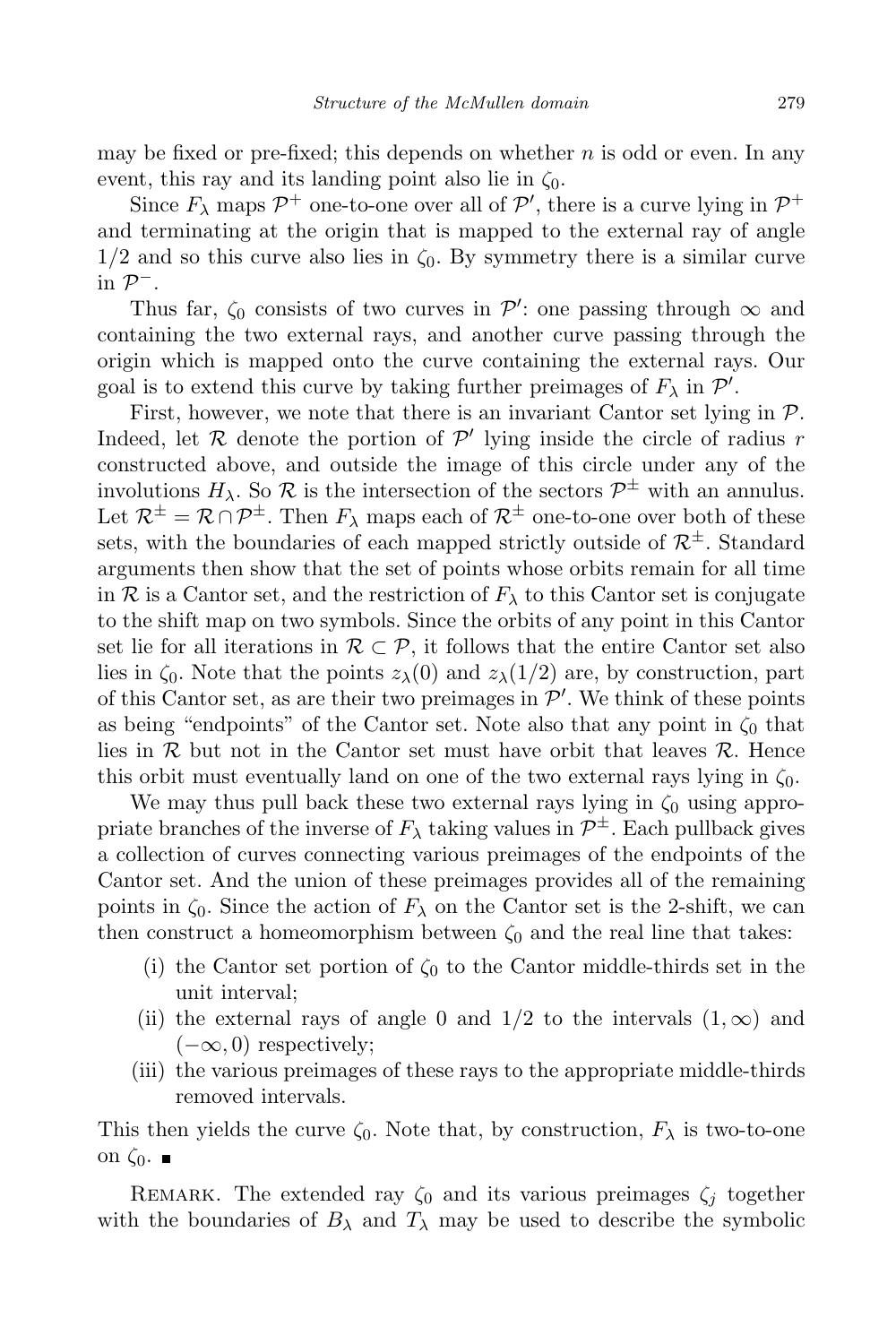dynamics associated with the action of  $F_{\lambda}$  on the Julia set. See [6] for more details concerning this construction.

COROLLARY. For each  $\lambda \in \overline{\mathcal{O}} - [0, \lambda^*]$ , the extended ray  $\zeta_0$  lies in the  $sector$   $|\text{Arg } z| < \pi/n$ .

*Proof.* This follows from the fact that, since  $\lambda \notin \mathbb{R}^+$ , the critical points  $c_0$  and  $c_{2n-1}$  satisfy

$$
0 < \text{Arg } c_0 < \pi/n \quad \text{and} \quad -\pi/n < \text{Arg } c_{2n-1} < 0.
$$

The rays containing  $c_0$  and  $c_{2n-1}$  make up the boundary rays of  $\mathcal{P}^+_{\lambda}$  $\lambda^+$  for each  $\lambda$ .

LEMMA. The only two points in the Cantor set portion of  $\zeta_0$  whose entire orbits lie on or outside of the critical circle are the fixed point  $z_{\lambda}(0)$  in  $\mathcal{P}^+$ and  $-z_\lambda(0)$  in  $\mathcal{P}^-$ .

*Proof.*  $F_{\lambda}$  maps the portion of  $\mathcal{P}^+$  that lies on or outside of the critical circle to a half-plane that covers  $\mathcal{P}^+$  and misses  $\mathcal{P}^-$ . Hence the only orbit that stays for all time in  $\mathcal{P}^+$  and does not tend to  $\infty$  is the fixed point  $z_\lambda(0)$ . By symmetry,  $F_{\lambda}$  maps the portion of  $\mathcal{P}^-$  outside the critical circle to the same half-plane (if  $n$  is even) or to the symmetric half-plane (if  $n$  is odd). In either case, only  $-z_{\lambda}(0)$  has orbit that stays in the portions of these two sectors outside the critical circle and does not tend to  $\infty$ .

We now turn to the proof of the proposition that says that, for any  $\lambda \in \mathcal{O}$ , the point  $z_{\lambda}(\theta)$  always lies in a compact subset of an open sector of width  $3\pi/n$  that is bounded away from the origin. We first recall that the function  $\lambda \mapsto z_\lambda(\theta)$  depends analytically on  $\lambda$ . Hence the image of  $\overline{\mathcal{O}}$  under this function is always a compact set. Thus we must show that each such point lies in an open sector of the appropriate size. Secondly, by the dynamical plane symmetry, it suffices to consider only  $\theta$ -values in the interval  $[0, 1/2n]$ . We shall show that, for any such  $\theta$ , the point  $z_{\lambda}(\theta)$  always lies in the open sector S bounded by the rays Arg  $z = -\pi/n$  and Arg  $z = 2\pi/n$ .

Under the assumption that  $\lambda \notin \mathbb{R}^+$ , we know that the extended ray  $\zeta_0(\lambda)$  (excluding the origin and  $\infty$ ) lies in a pair of symmetric open sectors of width  $\pi/n$  that in turn are always contained in the union of the open sector Arg  $z = \pm \pi/n$  and its negative. By the 2n-fold symmetry of  $F_{\lambda}$ , the extended ray  $\zeta_1(\lambda) = \nu \cdot \zeta_0(\lambda)$  contains the external rays of angles  $1/2n$  and  $(n+1)/2n$ . Note that  $F_{\lambda}$  takes  $\zeta_1$  two-to-one onto  $\zeta_0$  and that  $\zeta_1$  (again excluding the origin and  $\infty$ ) always lies in the open sector given by

$$
0 < \text{Arg}\, z < 2\pi/n
$$

and its negative. Since the external rays of angles 0 and  $1/2n$  and their landing points always lie along the portions of  $\zeta_0$  and  $\zeta_1$  in S, this proves the result in the special cases where  $\theta = 0$  or  $\theta = 1/2n$ .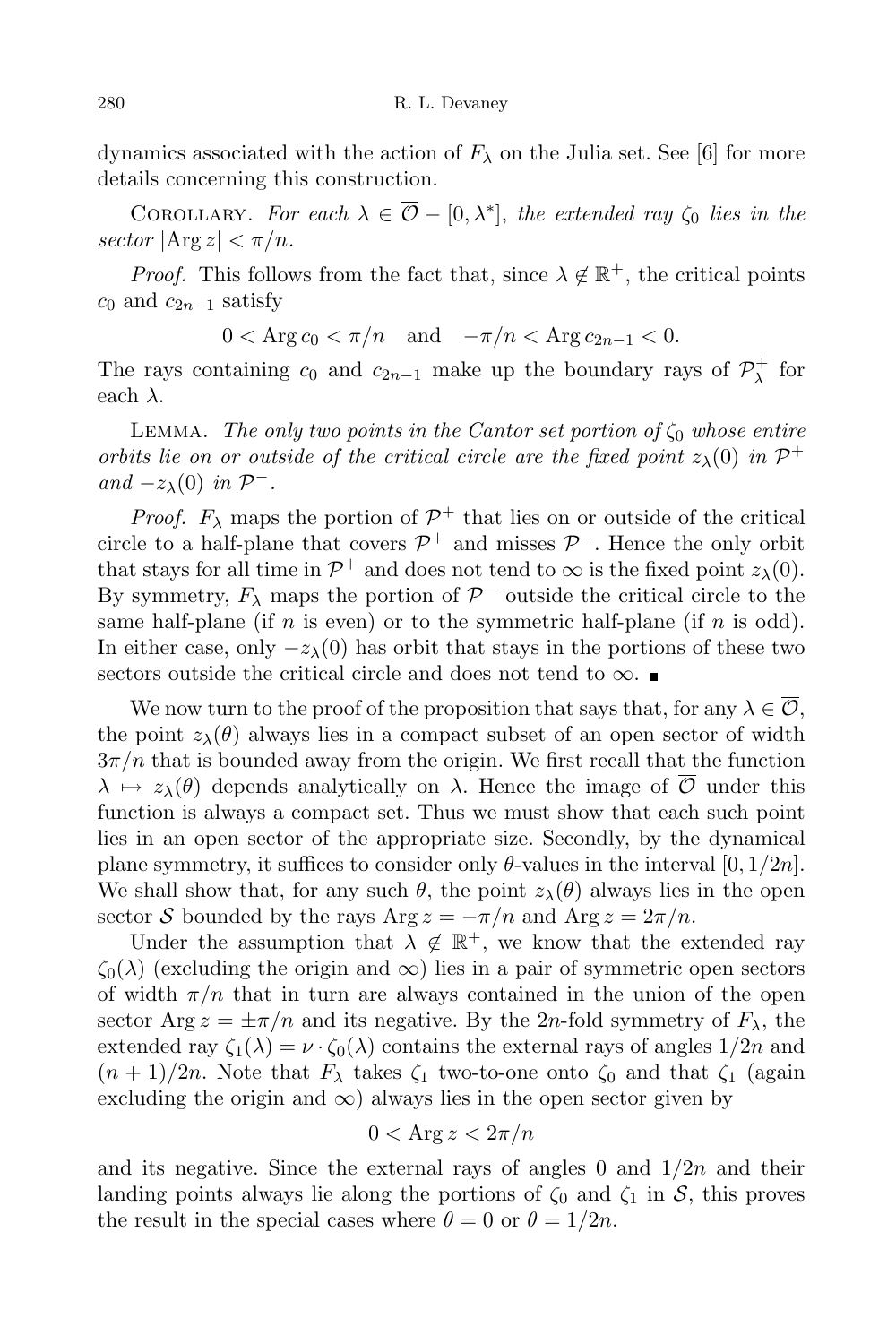So now consider an external ray  $\gamma$  of angle  $\theta$  with  $\theta \in (0, 1/2n)$ . This external ray cannot meet any point on either  $\zeta_0(\lambda)$  or  $\zeta_1(\lambda)$  that eventually maps to the external rays of angles 0 or  $1/2n$  since external rays do not intersect. We claim that this ray also cannot meet any point in the Cantor set portion of these two extended rays. Certainly this ray does not meet  $\pm z_{\lambda}(0)$  since these are the landing points of the external rays of angles 0 and  $1/2$ , and no two rays land at the same point. Also, if this ray were to land at some other point in the Cantor set, then, by the Lemma, some point on the orbit of this point must lie inside the critical circle. Hence some iterate of this ray must meet the critical circle. But this is impossible, since  $B_\lambda$  and all of the external rays lie strictly outside the critical circle by the Corollary at the end of the previous section.

Thus it follows that  $\gamma$  is trapped between the two portions of the curves  $\zeta_0$  and  $\zeta_1$  that lie in the right half-plane. But these curves lie in the open sector bounded by Arg  $z = -\pi/n$  and Arg  $z = 2\pi/n$ . Hence the landing point of this ray is also trapped in this region. This proves the result as long as  $\lambda \notin \mathbb{R}^+$ .

In the special case where  $\lambda \in \mathbb{R}^+$ , there is an ambiguity in the definition of the sectors  $\mathcal{P}^{\pm}$ , since, as  $\lambda$  rotates once around the origin, these sectors each rotate by  $\pi/n$  radians. However, there is no ambiguity in the definition of the external ray of angles  $\theta$  nor its landing point  $z_{\lambda}(\theta)$ . This follows since, when  $\lambda \in \mathbb{R}^+$ , the real line is invariant, and the external rays of angles 0 and  $1/2$  both lie in R. Similarly, the rays of arguments  $j\pi/n$  are all mapped to R. Hence these lines each contain the external rays of angle  $j\pi/n$  and so no other external ray can intersect these lines as shown above. This takes care of the case  $\lambda \in \mathbb{R}^+$ .

Finally, we note that  $z_{\lambda}(\theta)$  lies in a compact portion of S bounded away from the origin. Indeed, for any  $\lambda \in \mathcal{O}$ , by the escape criterion,  $\partial B_{\lambda}$  is contained inside the circle of radius 2 centered at the origin and outside the trap door. Since the boundary of  $T_{\lambda}$  lies outside of the circle of radius  $|\lambda|^{1/n}/2$ , this proves the result provided  $\lambda \neq 0$ . But if  $\lambda = 0$ , then all points of the form  $z_0(\theta)$  lie on the unit circle and so the set containing all such  $z_\lambda(\theta)$ is a compact subset of  $\mathcal S$  bounded away from the origin. This completes the proof.

## **4. The McMullen domain.** Let  $M$  denote the McMullen domain, i.e.

$$
\mathcal{M} = \{ \lambda \mid v_{\lambda} \in T_{\lambda} \},
$$

so that the Julia set of  $F_{\lambda}$  is a Cantor set of circles if  $\lambda \in \mathcal{M}$ . In this section we combine the results of the previous two sections to show that, for each  $n \geq 3$ , M consists of a single, open, simply connected region surrounding the origin and bounded by a simple closed curve.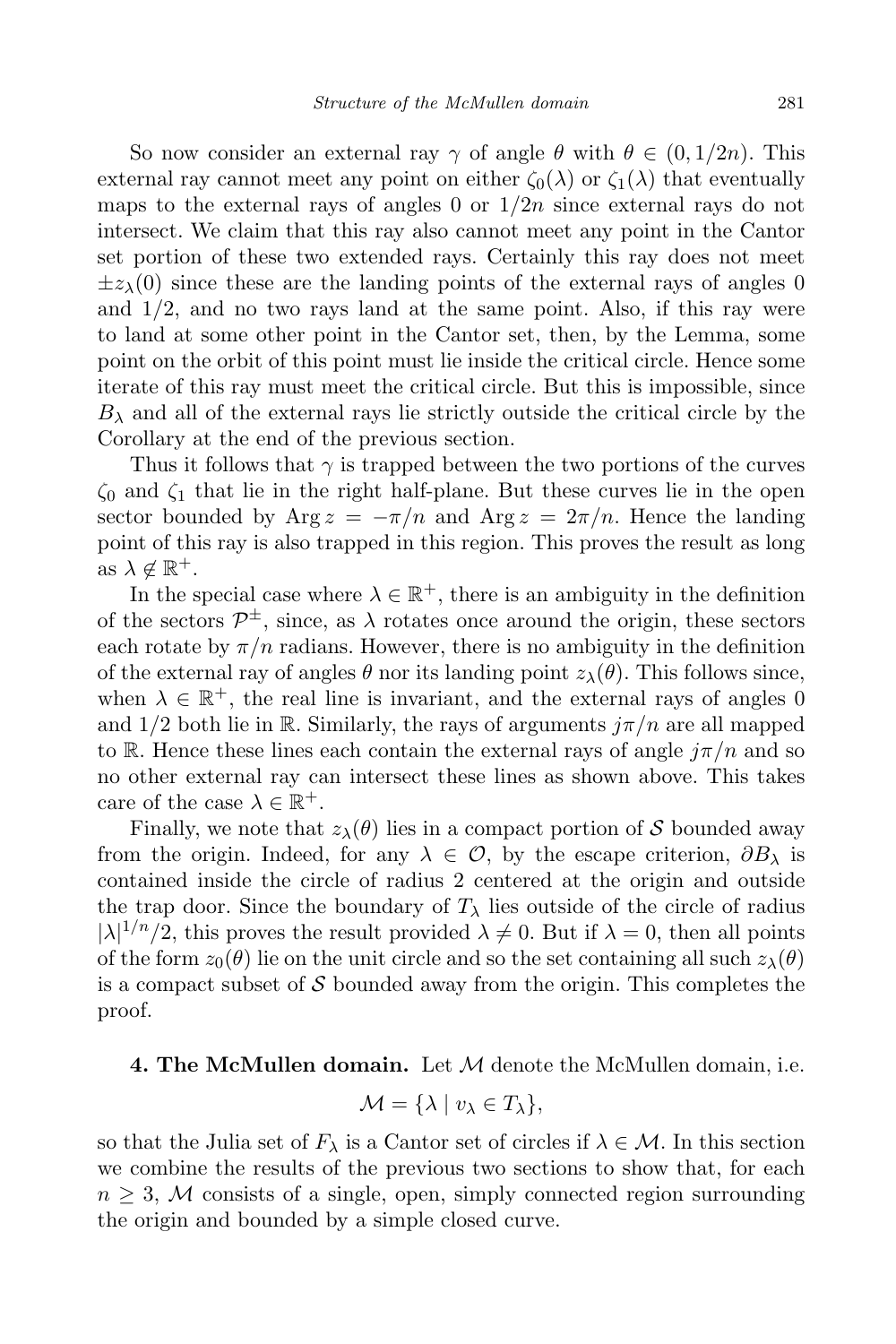We first show that there is a component of the McMullen domain surrounding the origin in the parameter plane.

PROPOSITION. Suppose that

$$
|\lambda| < (1/4)^{2n/(n-2)}.
$$

Then  $v_{\lambda}$  lies in  $T_{\lambda}$  so  $\lambda \in \mathcal{M}$ .

*Proof.* Since  $n \geq 3$ , we have

$$
\frac{2n}{n-2} > \frac{n}{n-1}.
$$

Therefore

$$
|\lambda| < (1/4)^{2n/(n-2)} < (1/4)^{n/(n-1)} = \lambda^*.
$$

Now

$$
|\lambda|^{1/2 - 1/n} = |\lambda|^{(n-2)/2n} < 1/4,
$$

so we have

$$
|v_{\lambda}| = 2|\lambda|^{1/2} < \frac{|\lambda|^{1/n}}{2} < \frac{|\lambda|^{1/n}}{1.2}
$$

.

By the escape criterion in Section 2, it follows that  $v_{\lambda} \in T_{\lambda}$ . So  $\lambda \in \mathcal{M}$ .

This Proposition proves the existence of a component of the McMullen domain that surrounds the origin in parameter space when  $n \geq 3$ . We denote this component by  $\mathcal{M}_0$ ; we next show that  $\mathcal{M}_0$  is bounded by a simple closed curve.

Recall that, for each  $\lambda \in \mathcal{O}$ , the boundary of  $B_{\lambda}$  is a simple closed curve that can be parametrized by the function  $\theta \mapsto z_{\lambda}(\theta)$ . Similarly, the boundary of  $T_{\lambda}$  is a simple closed curve that we can parametrize by the function  $\theta \mapsto w_\lambda(\theta)$ . Moreover, the functions  $z_\lambda(\theta)$  and  $w_\lambda(\theta)$  depend analytically on λ.

THEOREM. For each angle  $\theta$ , there is a unique  $\lambda = \lambda_{\theta} \in \mathcal{O}$  such that  $v_{\lambda_{\theta}} = w_{\lambda_{\theta}}(\theta)$ . In particular,  $\lambda_{\theta}$  lies on the boundary of  $\mathcal{M}_0$  and  $\lambda \mapsto \lambda_{\theta}$ parametrizes this boundary.

*Proof.* Fix an angle  $\theta$ . From the results in Section 3, we know that for each  $\lambda \in \mathcal{O}$ , the point  $z_{\lambda}(\theta)$  lies in a compact subset of a sector of the form

$$
\alpha < \text{Arg } z < \alpha + 3\pi/n
$$

where  $\alpha$  is independent of  $\lambda$ . Furthermore, by the escape criterion, each  $z_{\lambda}(\theta)$ lies outside  $C_{\lambda}$  in this sector. Note that, for different values of  $\theta$ , we must choose different values of  $\alpha$ . As shown in the construction of the extended rays, for  $\theta \in [0, 1/2n]$ , we may choose  $\alpha = -\pi/n$ . But for larger values of  $\theta$ , we must rotate this sector. In particular, as  $\theta$  winds once around the circle, the sectors determined by  $\alpha$  also wind once around the origin.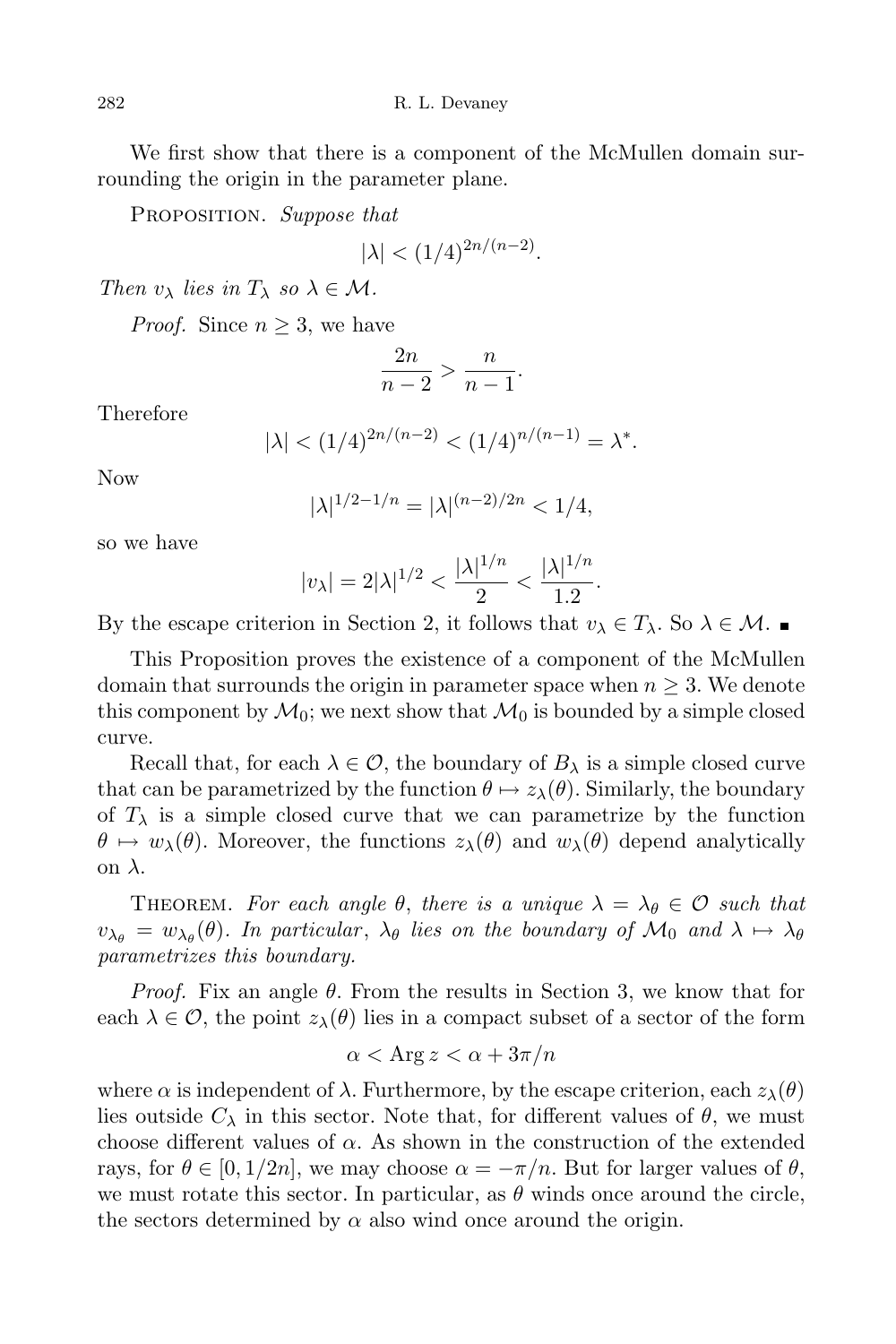If we apply any of the involutions  $H_{\lambda}$  to this sector, we obtain another similar sector, say  $S$ , which is of the form

$$
\beta < \text{Arg } z < \beta + 3\pi/n
$$

where now  $\beta$  is independent of  $\lambda$ . Moreover, for each  $\lambda \in \mathcal{O}$ ,  $w_{\lambda}(\theta)$  lies in a compact portion of S that is bounded away from the origin but inside  $C_{\lambda}$ . For  $\lambda \in \mathcal{O}$ , the largest radius that the critical circle can have occurs when  $|\lambda| = (\lambda^*)^{1/2n}.$ 

When  $n = 3$ , the sector S is a half-plane and, when  $n > 3$ , S is smaller than a half-plane. Let  $\ell$  be the ray in parameter plane that consists of all λ-values whose argument is of the form  $-(β + 3π/2n)$ . So  $ℓ$  is the negative of the ray that is the central line in S and so  $\ell$  lies outside S. Moreover, if  $\lambda \in \mathbb{C} - \ell$ , then we may choose a branch of the square root of  $\lambda$  that maps  $\mathbb{C} - \ell$  onto a half-plane that contains S. Let  $G(\lambda) = 2\sqrt{\lambda}$  denote this branch.

Let  $\mathcal{O}' = \mathcal{O} - \ell$  and consider  $G/\mathcal{O}'$ . The largest magnitude that G can achieve in  $\mathcal{O}'$  is  $2\sqrt{\lambda^*}$ , but recall that  $2\sqrt{\lambda^*} = (\lambda^*)^{1/2n}$ . Hence G maps  $\mathcal{O}'$ one-to-one onto the portion of the disk of this radius in the half-plane that contains S. Therefore  $G(\mathcal{O}')$  covers the compact region that contains each  $w_{\lambda}(\theta)$  for each  $\theta$ . So, for each fixed value of  $\theta$ , we may consider the function  $P_{\theta}: \mathcal{O}' \to \mathcal{O}'$  defined by

$$
P_{\theta}(\lambda) = G^{-1}(w_{\lambda}(\theta)).
$$

 $P_{\theta}$  is analytic in  $\lambda$  and maps the simply connected region  $\mathcal{O}'$  to a compact subset of itself. By the Schwarz Lemma, there exists a unique fixed point  $\lambda_{\theta}$ for this map. For the parameter value  $\lambda_{\theta}$ , the critical value  $2\sqrt{\lambda_{\theta}}$  therefore lies at the point  $w_{\lambda_{\theta}}(\theta) \in \partial T_{\lambda_{\theta}}$ .

We claim that  $\lambda_{\theta}$  lies on the boundary of M. To prove this we must show that there are  $\lambda$ -values arbitrarily close to  $\lambda_{\theta}$  for which  $v_{\lambda} \in T_{\lambda}$ . For  $\lambda \in \mathcal{O}$ and  $r \geq 1$ , let  $\gamma_{\lambda}(r)$  denote the point on the external ray of the given angle θ for  $F_\lambda$  for which  $|h_\lambda(\gamma_\lambda(r))| = r$ , i.e.,  $\gamma_\lambda(r)$  is the unique point on this external ray that is mapped to the circle of radius r via the conjugacy  $h_{\lambda}$ . So  $\gamma_{\lambda}(1) = z_{\lambda}(\theta)$  is the landing point in  $\partial B_{\lambda}$  of the external ray of angle  $\theta$ .

It is known that the function  $\lambda \mapsto \gamma_\lambda(r)$  varies analytically in  $\lambda$  and continuously in r. For r close to 1, we may thus consider the analytic function  $\lambda \mapsto G^{-1}(H_{\lambda}(\gamma_{\lambda}(r)))$ . For r sufficiently close to 1,  $\gamma_{\lambda}(r)$  also lies in a compact subset of  $\mathcal{O}'$  in S. As above, there then exists a unique fixed point  $\lambda_r$  for this function. But this means that  $F_{\lambda_r}(v_{\lambda_r}) \in B_{\lambda_r}$ . However,  $v_{\lambda_r} \notin B_{\lambda_r}$ since  $\lambda_r \in \mathcal{O}$  so that  $B_{\lambda_r}$  lies outside the critical circle whereas  $v_{\lambda_r}$  lies inside this circle. Thus  $\lambda_r \in T_{\lambda_r}$ . This shows that there are  $\lambda$ -values in any neighborhood of  $\lambda_{\theta}$  that also lie in M, so  $\lambda_{\theta} \in \partial \mathcal{M}$ .

Now the parameter  $\lambda_{\theta}$  depends continuously on  $\theta$ . Thus the function  $\theta \mapsto \lambda_{\theta}$  parametrizes a simple closed curve in O which therefore serves as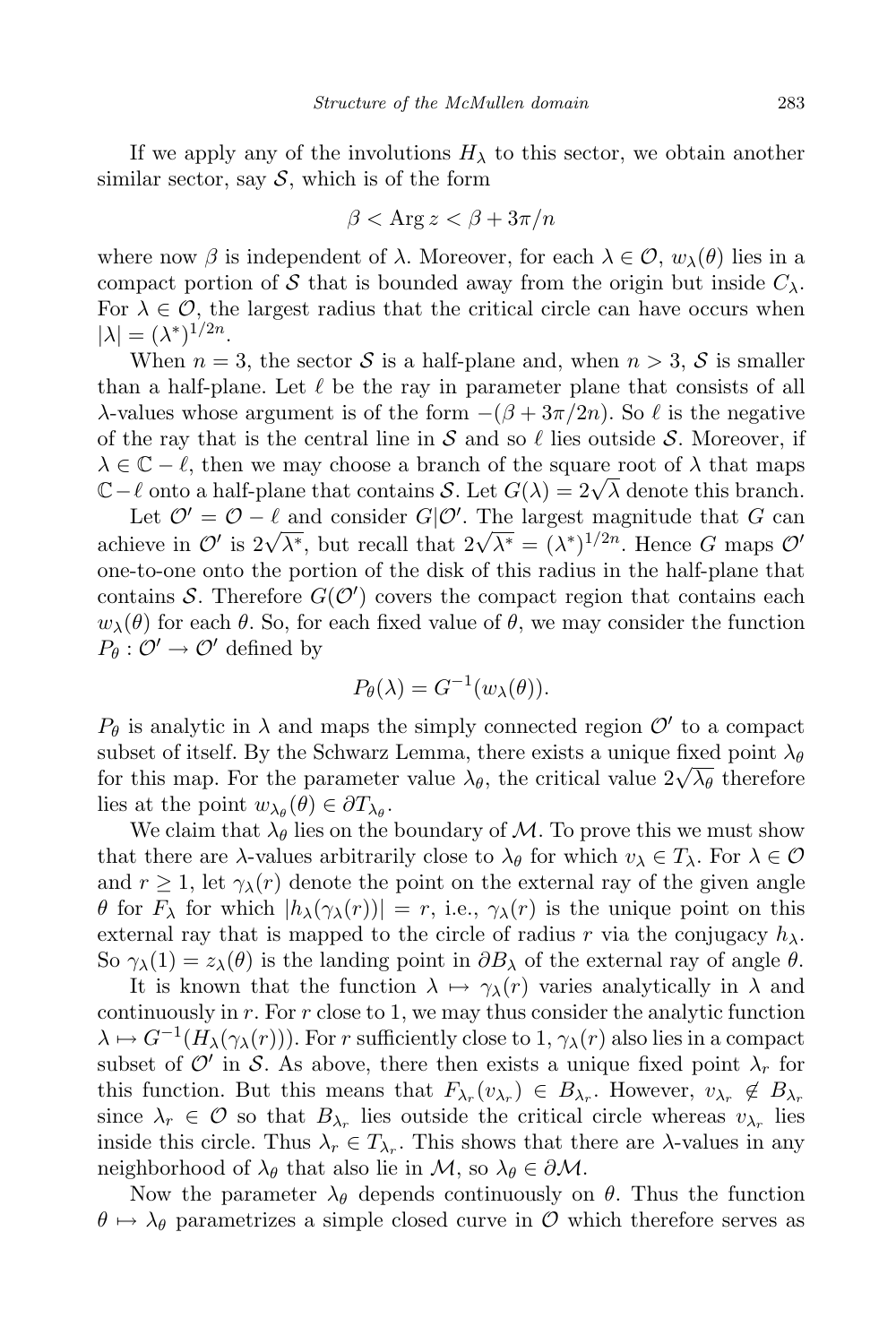the boundary of a single component of M. Since the curve  $\lambda_{\theta}$  surrounds the origin in parameter space, this component must therefore be  $\mathcal{M}_0$ .

As a consequence, we have the fact that  $\mathcal{M}_0$  is an open and simply connected subset of parameter plane. We finally must show that  $\mathcal{M}_0$  is the only component of the McMullen domain. Suppose  $\mathcal N$  is a second component of  $M$ . Then  $N$  cannot meet the dividing circle in the parameter plane. This follows since, if  $|\lambda| = \lambda^*$ , then we know that  $\overline{T}_{\lambda}$  lies strictly inside the critical circle whereas  $v_{\lambda}$  lies on the critical circle in this case. So we cannot have  $v_{\lambda} \in T_{\lambda}$ . Also, using the following result, we deduce that, in the complement of  $\mathcal{M}_0$  and the Cantor set locus in  $\mathbb{R}^+$ , the orbit of the critical point in  $\mathbb{R}^+$ is bounded. Hence  $\mathcal N$  cannot meet  $\mathbb R^+$ :

THEOREM. There is a homeomorphic copy of the Mandelbrot set lying symmetrically about  $\mathbb{R}^+$  in parameter plane. The cusp of the main cardioid in this set lies on the boundary of the connectedness locus, while the Misiurewicz parameter at the tip of the tail of this set lies on the boundary of  $\mathcal{M}_0$ .

For a proof, we refer to [3]. By the parameter plane symmetry, it also follows that N cannot meet any of the lines  $t\omega$  where  $t > 0$  and  $\omega$  is an  $(n-1)$ st root of unity, for there we have a similar copy of a Mandelbrot set.

We next claim that N is simply connected. To see this, let  $\gamma$  be a simple closed curve in N. Then  $\gamma$  cannot surround the origin, since N is confined to lie in a sector bounded by  $\omega^j \cdot \mathbb{R}^+$  and  $\omega^{j+1} \cdot \mathbb{R}^+$  for some j. Hence we can choose a well defined branch of  $v_{\lambda} = 2\sqrt{\lambda}$  on and in the interior of  $\gamma$ . Since  $\gamma$  is compact and lies in N, there exists an n such that, for each  $\lambda \in \gamma$ ,  $F^n_\lambda(v_\lambda)$  lies outside the circle of radius 2 and hence  $F^n_\lambda(v_\lambda) \in B_\lambda$ . Since the function  $N_n(\lambda) = F_{\lambda}^n(v_{\lambda})$  is analytic, it follows that all  $\lambda$ -values inside  $\gamma$  are also mapped outside the circle of radius 2. But then these λ-values must all lie in N since they all escape to  $\infty$  just as those on  $\gamma$  do. Hence N is simply connected.

Now consider the function  $N_n(\lambda) = F^n_{\lambda}(v_{\lambda})$  defined on all of  $\overline{\mathcal{N}}$ . This function never takes the value  $\infty$  since  $v_{\lambda} = 2\sqrt{\lambda} \neq 0$  for any  $\lambda \in \overline{\mathcal{N}}$ . If  $\lambda \in \partial \mathcal{N}$ , then  $|N_n(\lambda)|$  is bounded by 2 for all n since the orbit of  $v_\lambda$ does not escape to  $\infty$ . But  $N_n$  takes arbitrarily large values for n large and  $\lambda \in \mathcal{N}$ . This means that  $N_n$  violates the Maximum Principle and so  $N_n$  is not analytic. This yields a contradiction and shows that no such domain  $\mathcal N$ exists. This proves that  $\mathcal{M}_0$  is the unique component of  $\mathcal{M}$ .

## References

[1] P. Blanchard, R. L. Devaney, D. M. Look, P. Seal and Y. Shapiro, Sierpiński curve Julia sets and singular perturbations of complex polynomials, Ergodic Theory Dynam. Systems, to appear.